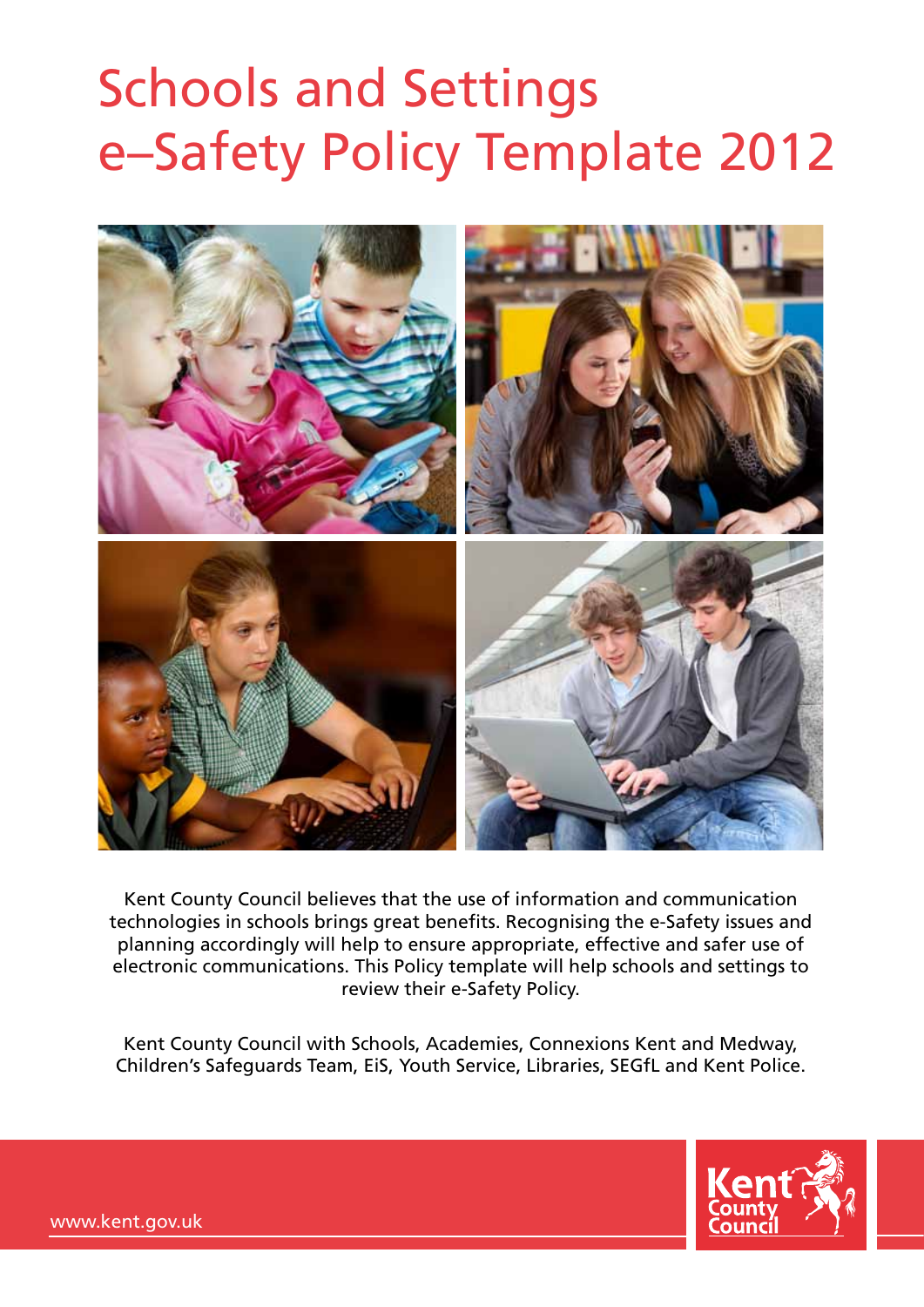

Kent County Council Sessions House County Hall County Road Maidstone Kent ME14 1XQ

08458 247 247

October 2011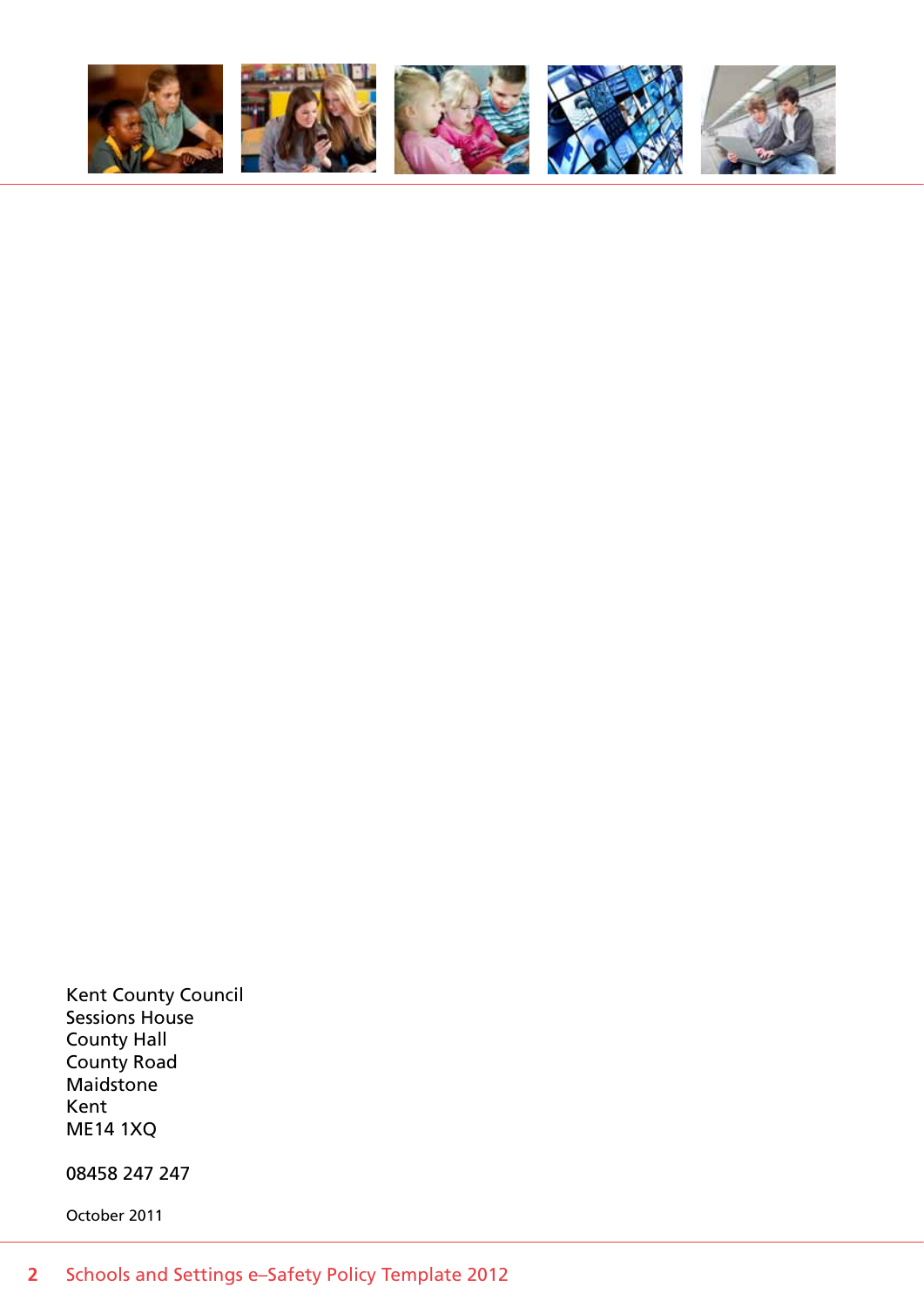

# **Contents**

| 1.3.5 How will social networking, social media and personal publishing be managed?  13 |  |
|----------------------------------------------------------------------------------------|--|
|                                                                                        |  |
|                                                                                        |  |
|                                                                                        |  |
|                                                                                        |  |
|                                                                                        |  |
|                                                                                        |  |
|                                                                                        |  |
|                                                                                        |  |
|                                                                                        |  |
|                                                                                        |  |
|                                                                                        |  |
|                                                                                        |  |
|                                                                                        |  |
|                                                                                        |  |
|                                                                                        |  |
|                                                                                        |  |
|                                                                                        |  |
|                                                                                        |  |
|                                                                                        |  |
|                                                                                        |  |
|                                                                                        |  |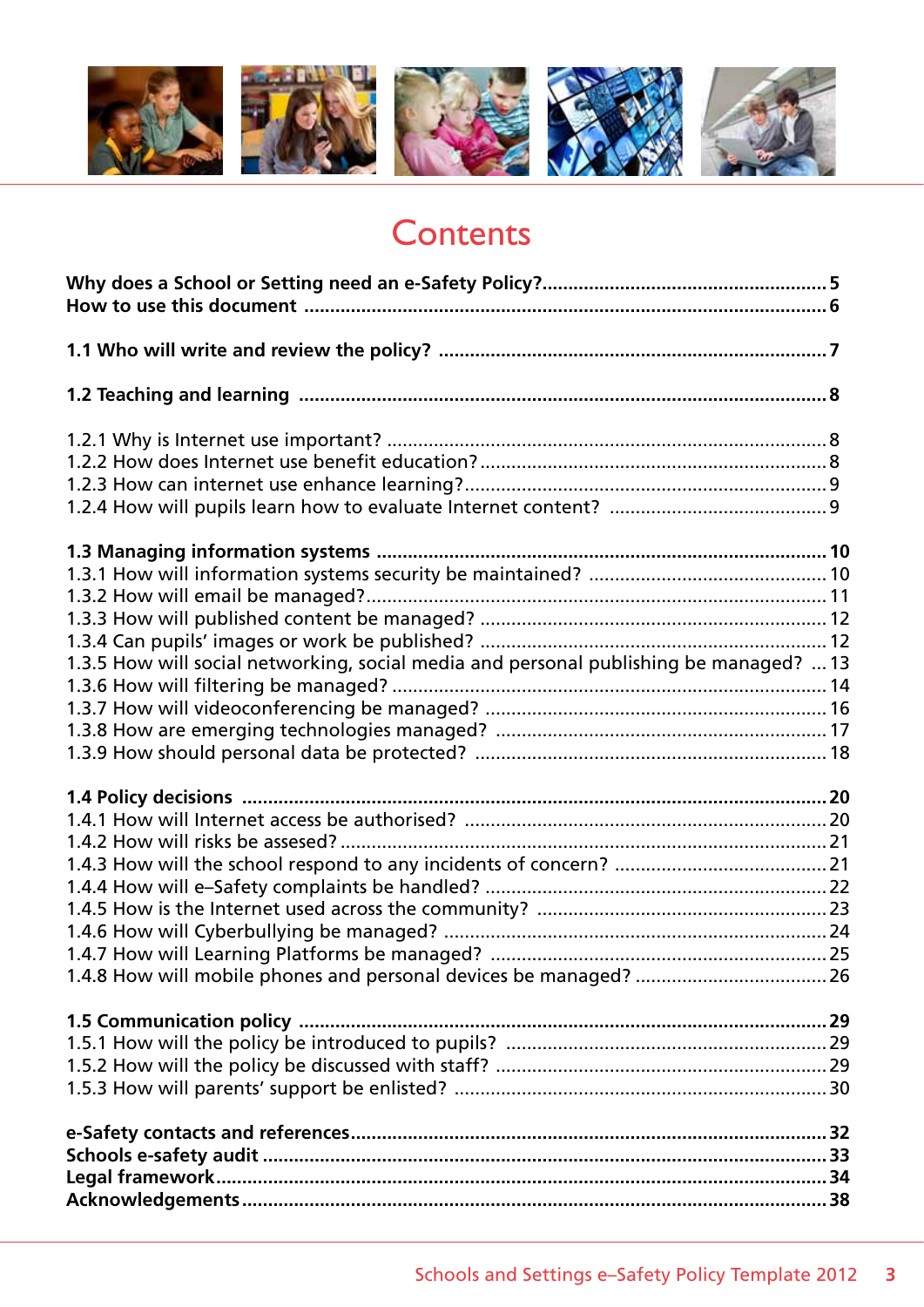

# Disclaimer

Kent County Council (KCC) makes every effort to ensure that the information in this document is accurate and up to date. If errors are brought to our attention, we will correct them as soon as practicable. Nevertheless, KCC and its employees cannot accept responsibility for any loss, damage or inconvenience caused as a result of reliance on any content in this publication.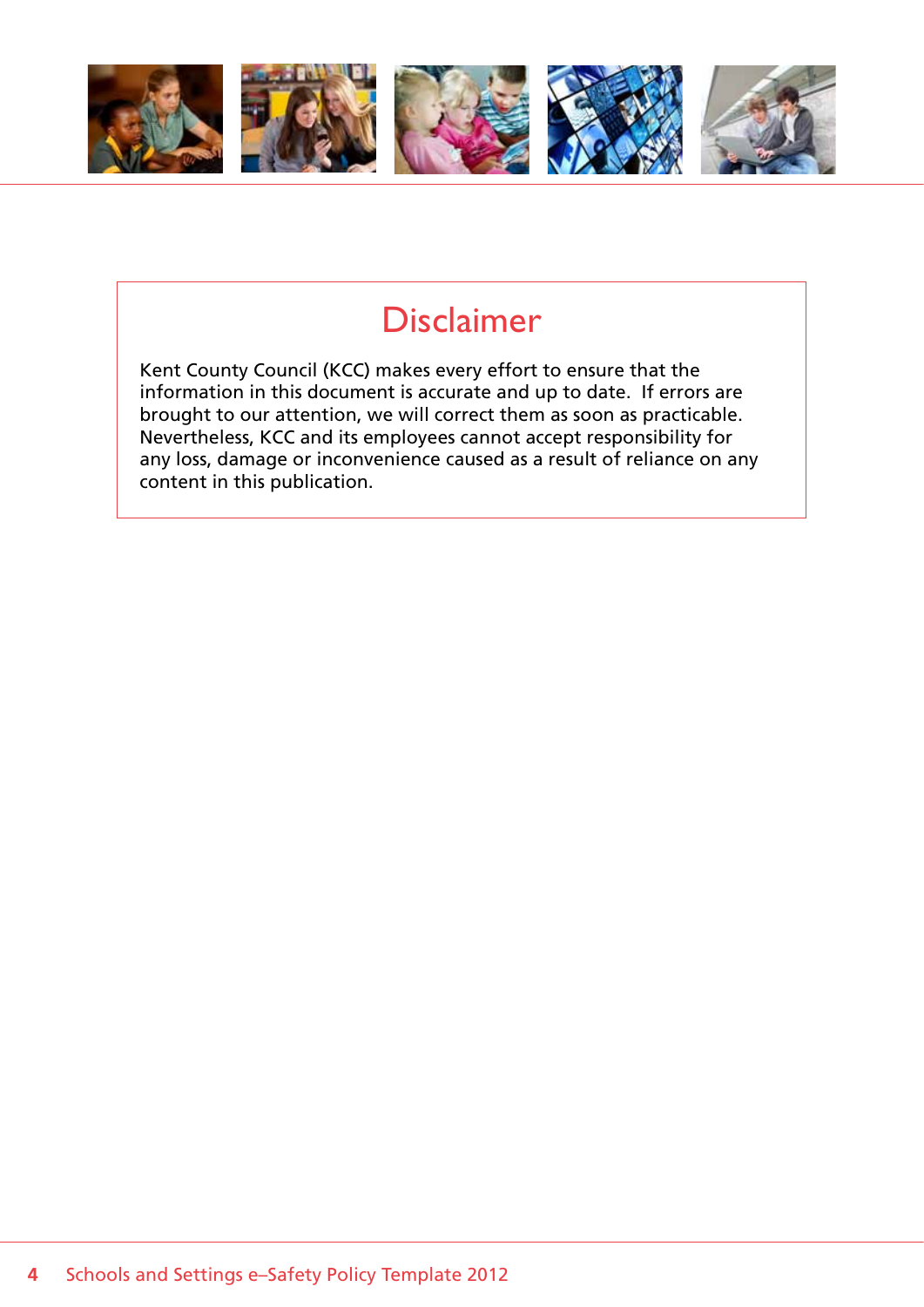

# Why does a School or Setting need an e-Safety Policy?

In today's society, children, young people and adults interact with technologies such as mobile phones, games consoles and the Internet on a daily basis and experience a wide range of opportunities, attitudes and situations. The exchange of ideas, social interaction and learning opportunities involved are greatly beneficial to all, but can occasionally place children, young people and adults in danger.

e-Safety covers issues relating to children and young people as well as adults and their safe use of the Internet, mobile phones and other electronic communications technologies, both in and out of school. It includes education for all members of the school community on risks and responsibilities and is part of the 'duty of care' which applies to everyone working with children.

Schools and other settings must decide on the right balance between controlling access to the internet and technology, setting rules and boundaries and educating students and staff about responsible use. Schools must be aware that children and staff cannot be completely prevented from being exposed to risks both on and offline. Children should be empowered and educated so that they are equipped with the skills to make safe and responsible decisions as well as to feel able to report any concerns. All members of staff need to be aware of the importance of good e-Safety practice in the classroom in order to educate and protect the children in their care. Members of staff also need to be informed about how to manage their own professional reputation online and demonstrate appropriate online behaviours compatible with their role.

Breaches of an e-Safety policy can and have led to civil, disciplinary and criminal action being taken against staff, pupils and members of the wider school community. It is crucial that all settings are aware of the offline consequences that online actions can have. Schools must be aware of their legal obligations to safeguard and protect children on and offline and the accountability of these decisions will sit with the Head Teacher and the Governing body.

The e-Safety policy is essential in setting out how the school plans to develop and establish its e-Safety approach and to identify core principles which all members of the school community need to be aware of and understand.

Teachers and officers working with child protection officers, multi-agency children's workforce professionals and Kent Police have produced this template to help schools write their own e-Safety policies. The policy template provides a range of statements to make policy review easier and more comprehensive. It should be used to develop the schools e-Safety ethos and whole school approach. This policy template is suitable for all schools and other educational settings (such as Pupil Referral Units, 14-19 settings and Hospital schools etc) and we encourage all establishments to ensure that their e-Safety policy is fit for purpose and individualised for the context of each setting. For simplicity we have used the terms 'school', 'pupils' and 'students' in the document, but wider educational settings are equally relevant.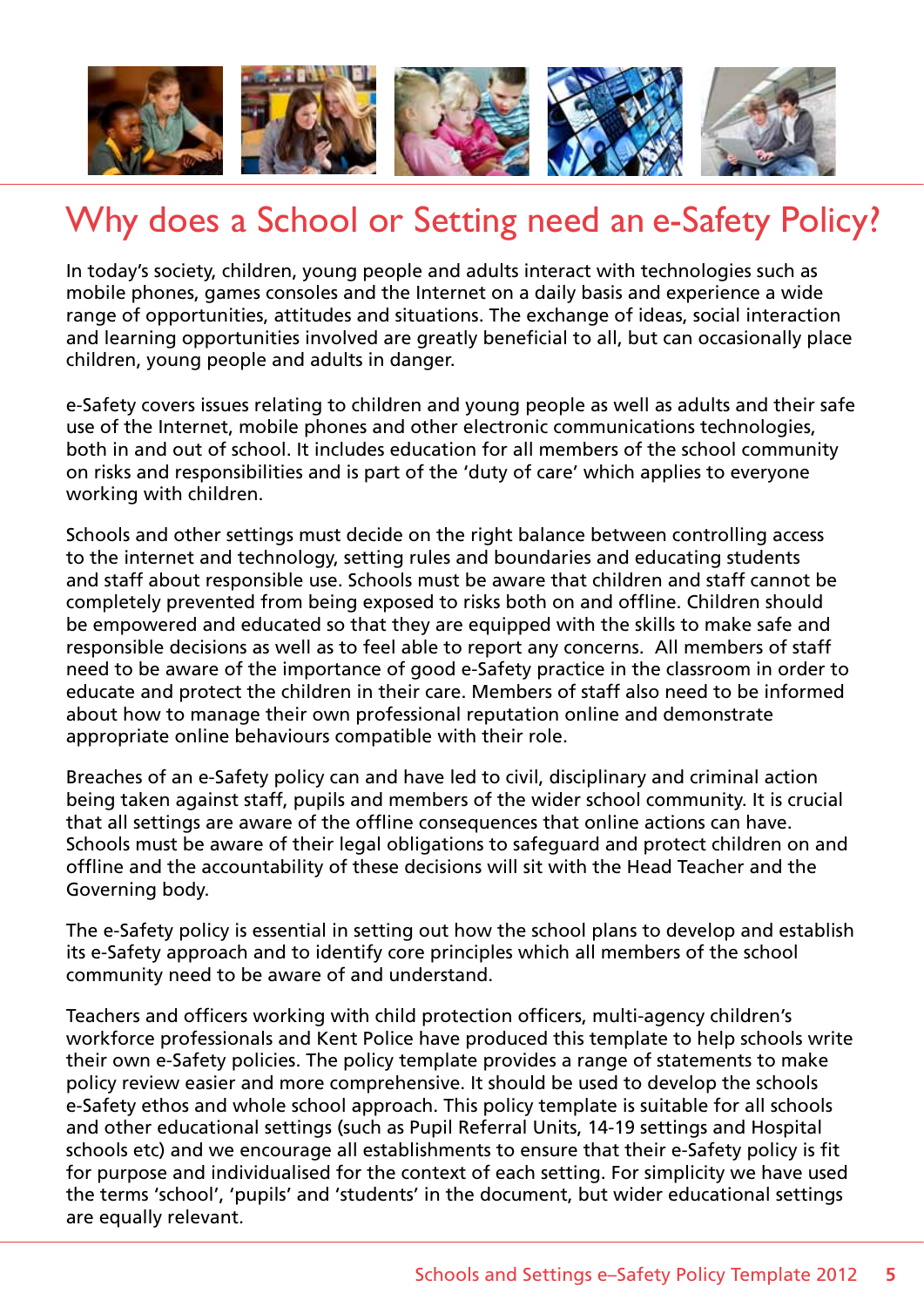

# 2012 School e–Safety Policy Template

# **How to use this document**

It is recommended that schools see e-Safety as a whole school issue. As such, they should develop a holistic approach to writing and updating the school's e-Safety Policy as well as embedding safe practice.

This policy template provides a structure for policy writing and material to stimulate this essential debate. It is strongly recommended that all stakeholders (staff, parents/carers, pupils etc.) should be actively involved in writing the e-Safety policy to collaboratively create a policy that is appropriate for their establishment.

When writing your policy, educational, management and technical issues will need to be considered and members of staff should be involved from a variety of roles and experience. The policy is presented in this template document as a series of questions with discussion content and a range of suggested statements. The writing team should consider each question and discussion content and select statements appropriate to the school context. They may choose to modify or replace any statements.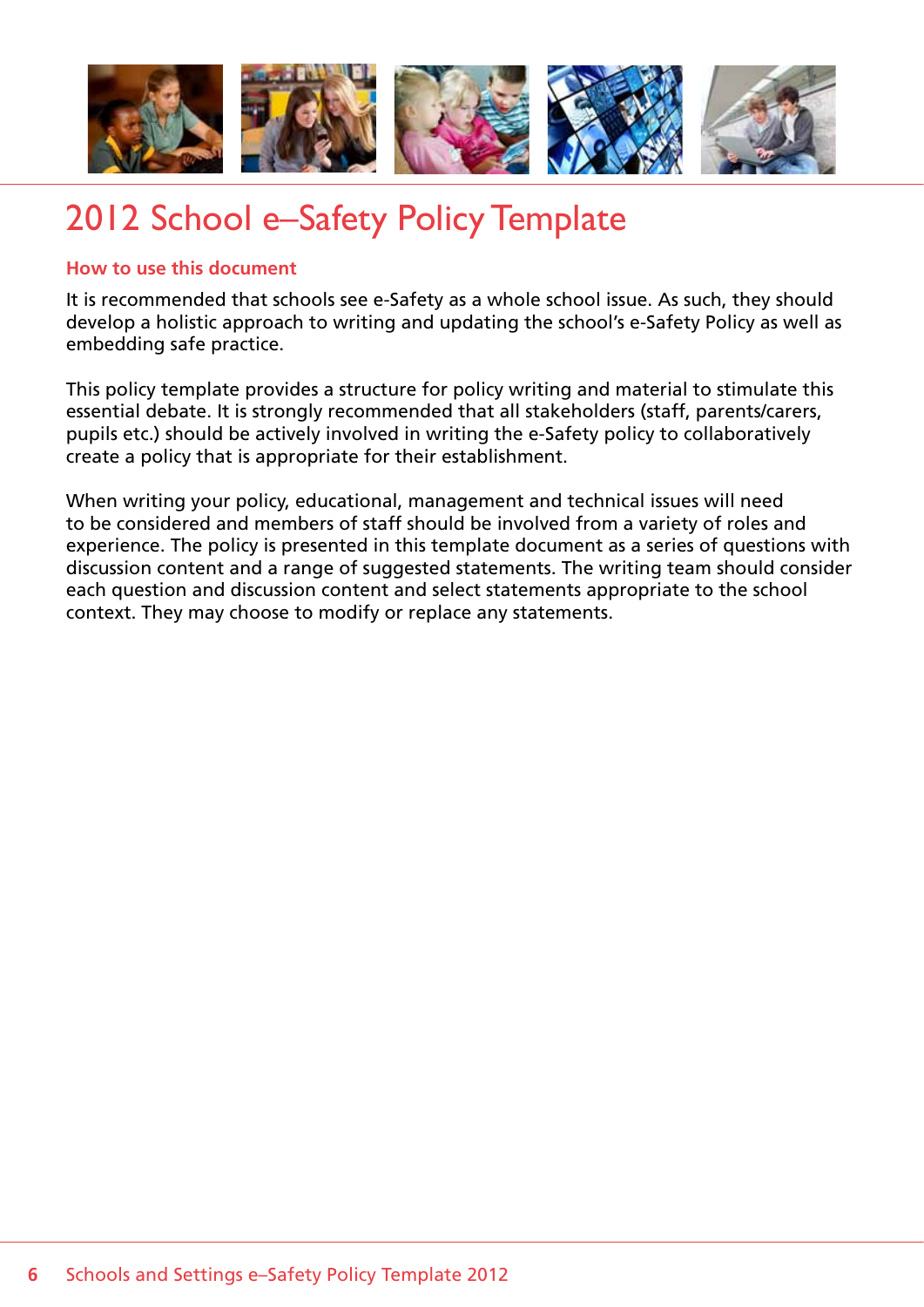

# 1.1 Who will write and review the policy?

# **Discussion:**

The e-Safety Policy is part of many different schools policies including the ICT Policy, Child Protection or Safeguarding Policy, Anti-Bullying and School Development Plan and should relate to other policies including those for behaviour, for personal, social and health education (PSHE) and for citizenship. Policy construction provides a method to review practice - in this case the use of technology and its benefits and risks. The more that staff, parents, governors and pupils are involved in deciding and creating the policy, the more effective it will be.

It is recommended as best practice that all schools appoint an e-Safety Coordinator to lead on e-Safety. The person who is appointed does not need to have vast technical knowledge; however it would be helpful if they had some basic understanding of ICT. The school's Designated Child Protection Coordinator (DCPC) will need to be aware of e-Safety training and resources and be available should any child wish to disclose information regarding an online incident. Therefore it may be an idea to elect them as e-Safety representative. However another member of staff may be selected. The DCPC must be made aware of any disclosures, incidents or Child Protection concerns. The Senior Leadership Team and Governing Body must be involved and should review the e-Safety policy annually and monitor its impact. They will also need to ensure that they take responsibility for revising the e-Safety policy and practice where necessary (such as after an incident or change in national legislation). The Headteacher and Governing body have a legal responsibility to safeguard children and staff and this includes online activity.

# **Possible statements:**

- **K** The school has appointed an e–Safety Coordinator.
- **K** The e–Safety Policy and its implementation will be reviewed annually.
- Our e–Safety Policy has been written by the school, building on the KCC e–Safety Policy and government guidance.
- Our School Policy has been agreed by the Senior Leadership Team and approved by governors and other stakeholders such as the PTA.
- The School has appointed a member of the Governing Body to take lead responsibility for e-Safety

The School e-Safety Coordinator is …………………………………………………………………… Policy approved by Head Teacher: ……………………………………………… Date: …………… Policy approved by Governing Body: ………………………………………….. (Chair of Governors) Date: …………… The date for the next policy review is………………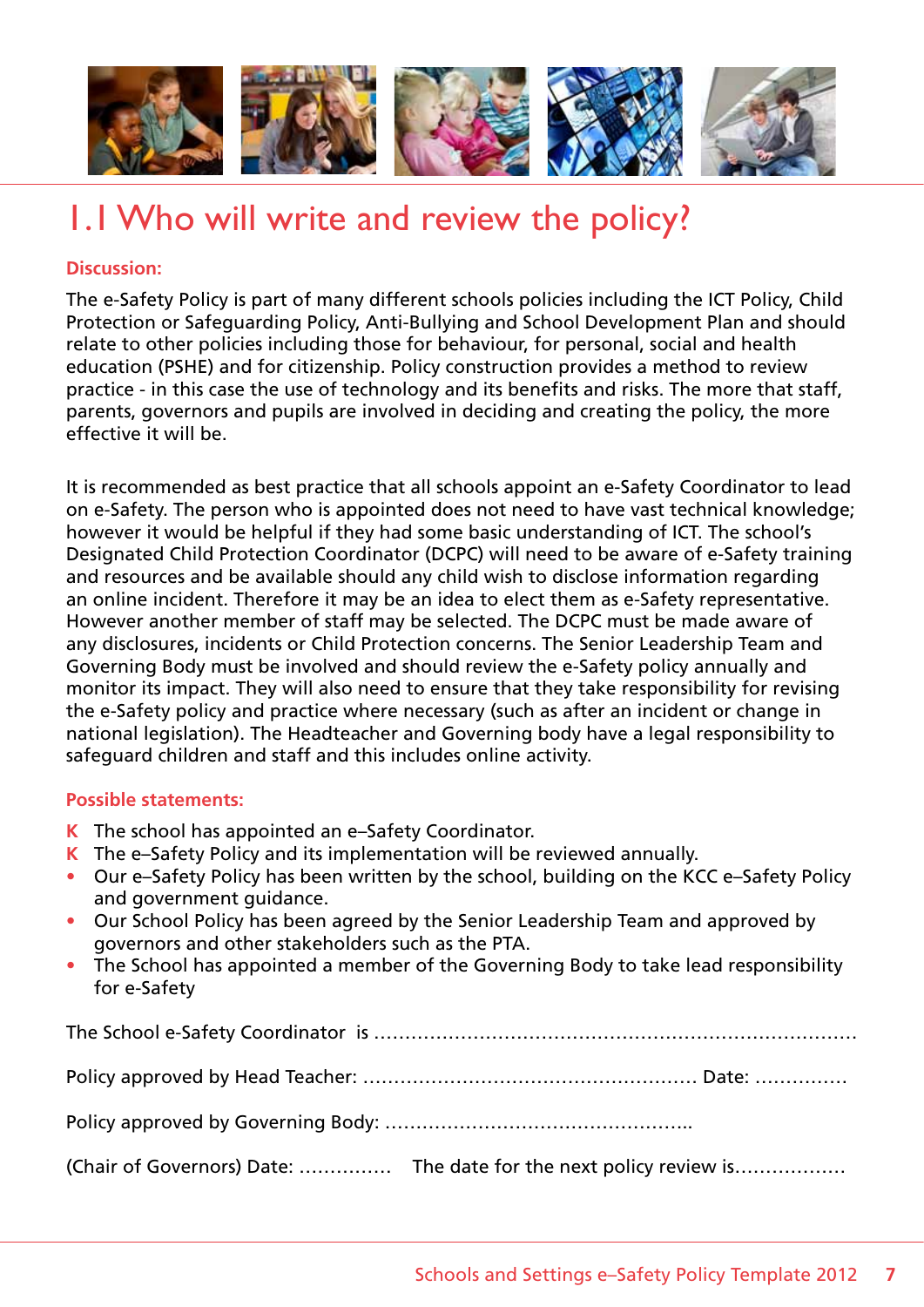

# 1.2 Teaching and learning

# **1.2.1 Why is Internet use important?**

#### **Discussion:**

The rapid developments in electronic communications are having many effects on society. It is important to state what we are trying to achieve in education through ICT and Internet use.

# **Possible statements:**

- **K** Internet use is part of the statutory curriculum and is a necessary tool for learning.
- **K** The Internet is a part of everyday life for education, business and social interaction. The school has a duty to provide students with quality Internet access as part of their learning experience.
- **K** Pupils use the Internet widely outside school and need to learn how to evaluate Internet information and to take care of their own safety and security.
- The purpose of Internet use in school is to raise educational standards, to promote pupil achievement, to support the professional work of staff and to enhance the school's management functions.
- Internet access is an entitlement for students who show a responsible and mature approach to its use.

# **1.2.2 How does Internet use benefit education?**

# **Discussion:**

A number of studies and government projects have identified the educational benefits to be gained through the appropriate use of the Internet including increased pupil attainment.

# **Possible statements:**

Benefits of using the Internet in education include:

- access to worldwide educational resources including museums and art galleries;
- inclusion in the National Education Network which connects all UK schools;
- educational and cultural exchanges between pupils worldwide:
- vocational, social and leisure use in libraries, clubs and at home;
- access to experts in many fields for pupils and staff;
- professional development for staff through access to national developments, educational materials and effective curriculum practice;
- collaboration across networks of schools, support services and professional associations;
- improved access to technical support including remote management of networks and automatic system updates;
- exchange of curriculum and administration data with KCC and DfE;
- access to learning wherever and whenever convenient.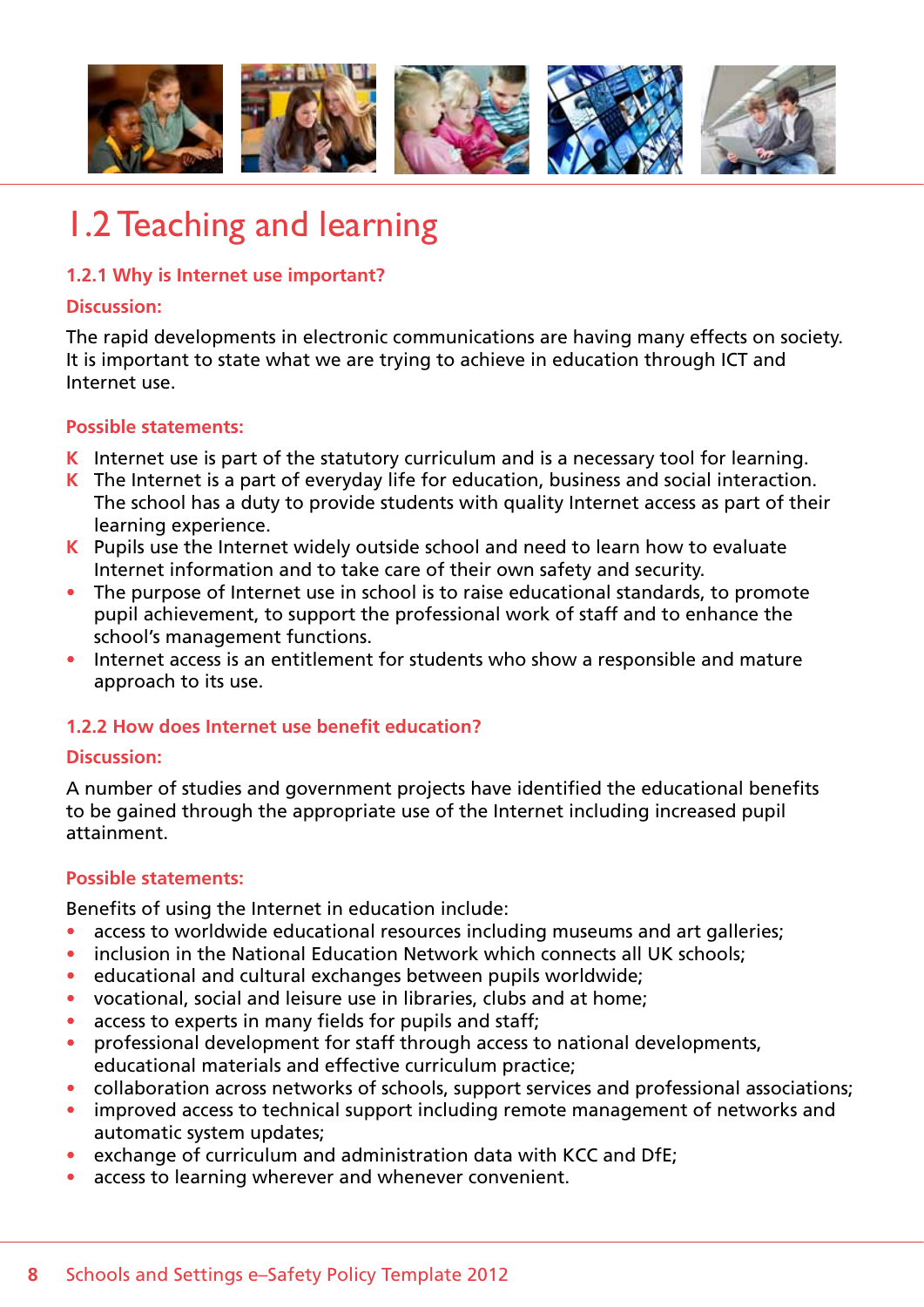

# **1.2.3 How can Internet use enhance learning?**

#### **Discussion:**

Increased computer numbers and improved Internet access may be provided but its impact on pupils learning outcomes should also be considered. Developing effective practice in using the Internet for teaching and learning is essential. Pupils need to learn digital literacy skills and to refine their own publishing and communications with others via the Internet. Respect for copyright and intellectual property rights, and the correct use of published material should be taught. Methods to detect plagiarism may need to be developed.

#### **Possible statements:**

- **K** The school's Internet access will be designed to enhance and extend education.
- **K** Pupils will be taught what Internet use is acceptable and what is not and given clear objectives for Internet use.
- **K** The schools will ensure that the copying and subsequent use of Internet-derived materials by staff and pupils complies with copyright law.
- Access levels to the internet will be reviewed to reflect the curriculum requirements and the age and ability of pupils.
- Staff should quide pupils to online activities that will support the learning outcomes planned for the pupils' age and ability.
- Pupils will be educated in the effective use of the Internet in research, including the skills of knowledge location, retrieval and evaluation.
- Pupils will be taught to acknowledge the source of information used and to respect copyright when using Internet material in their own work.

# **1.2.4 How will pupils learn how to evaluate Internet content?**

# **Discussion:**

The quality of information received via radio, newspaper and telephone is variable and everyone needs to develop critical skills in selection and evaluation. Information received via the Internet, email or text message requires even better information handling and digital literacy skills. In particular it may be difficult to determine origin, intent and accuracy, as the contextual clues may be missing or difficult to read. A whole curriculum approach may be required.

Researching potentially emotive themes such as the Holocaust, animal testing, nuclear energy etc provide an opportunity for pupils to develop skills in evaluating Internet content. For example researching the Holocaust will undoubtedly lead to Holocaust denial sites which teachers must be aware of.

# **Possible statements:**

The following statements require adaptation according to the pupils' age:

- **K** Pupils will be taught to be critically aware of the materials they read and shown how to validate information before accepting its accuracy.
- **K** Pupils will use age-appropriate tools to research Internet content.
- The evaluation of online materials is a part of teaching and learning in every subject and will be viewed as a whole-school requirement across the curriculum.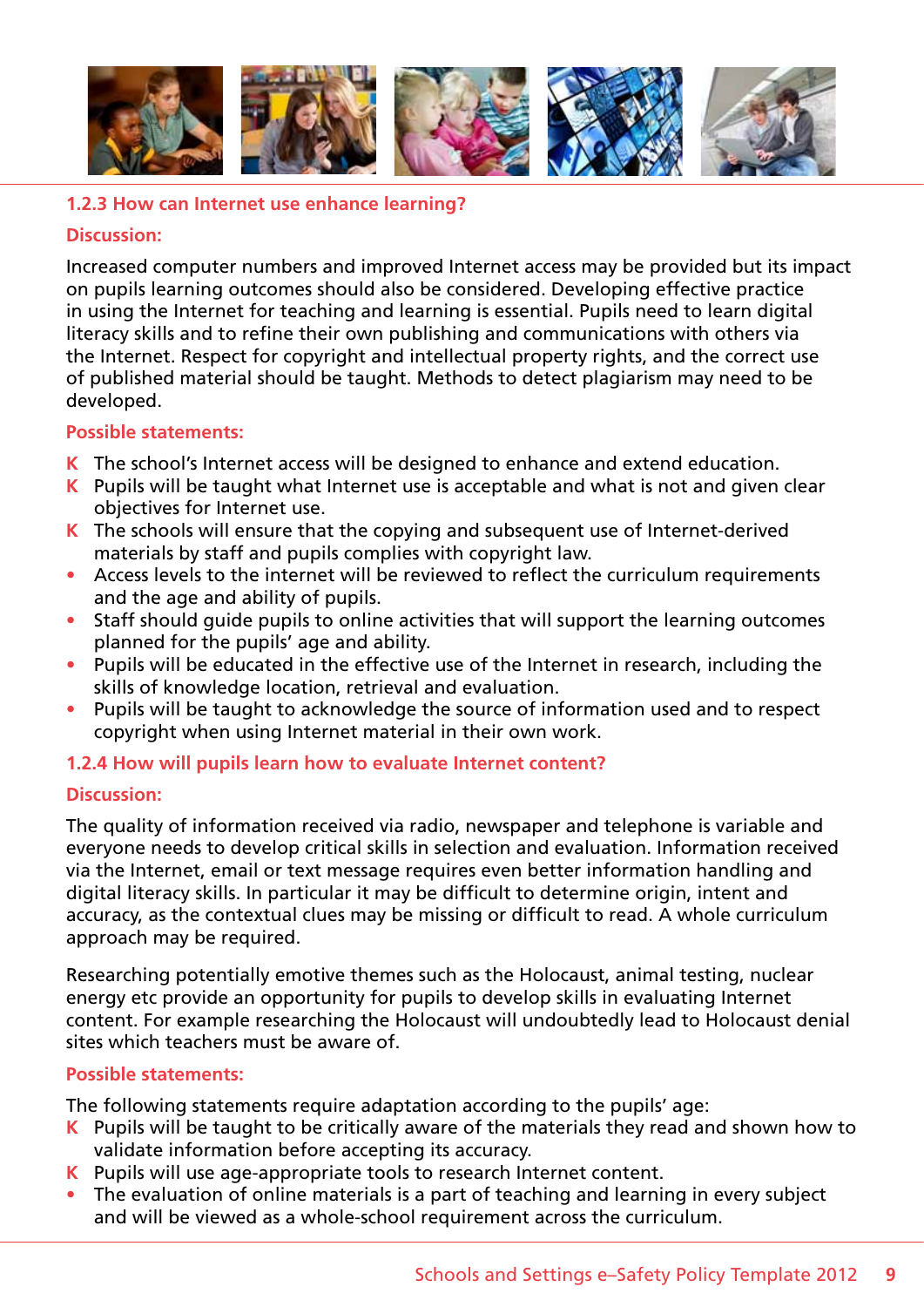

# 1.3 Managing Information Systems

# **1.3.1 How will information systems security be maintained?**

#### **Discussion:**

It is important to review the security of the whole system from user to Internet. This is a major responsibility that includes not only the delivery of essential learning services but also the personal safety of staff and pupils.

ICT security is a complex issue which cannot be dealt with adequately within this document. A number of agencies can advise on security including EiS and network suppliers.

The EIS IT Security Document Library: www.eiskent.co.uk?itsecurity

# **Local Area Network (LAN) security issues include:**

- Users must act reasonably  $-$  e.g. the downloading of large files during the working day will affect the service that others receive.
- Users must take responsibility for their network use. For KCC staff, flouting electronic use policy is regarded as a reason for dismissal.
- Workstations should be secured against user mistakes and deliberate actions.
- Servers must be located securely and physical access restricted.
- The server operating system must be secured and kept up to date.
- Virus protection for the whole network must be installed and current.
- Access by wireless devices must be proactively managed and secured with a minimum of WPA2 encryption.

# **Wide Area Network (WAN) security issues include:**

- Central KPSN Schools Broadband firewalls and local CPEs are configured to prevent unauthorised access between schools.
- Decisions on WAN security are made on a partnership between schools and KCC/EIS.

The Schools Broadband network is protected by a cluster of high performance firewalls at the Internet connecting nodes in Maidstone and Canterbury. These industry leading appliances are monitored and maintained by a specialist security command centre.

- **K** The security of the school information systems and users will be reviewed regularly.
- **K** Virus protection will be updated regularly.
- Personal data sent over the Internet or taken off site will be encrypted.
- Portable media may not used without specific permission followed by an anti-virus / malware scan.
- Unapproved software will not be allowed in work areas or attached to email.
- Files held on the school's network will be regularly checked.
- The ICT coordinator/network manager will review system capacity regularly.
- The use of user logins and passwords to access the school network will be enforced.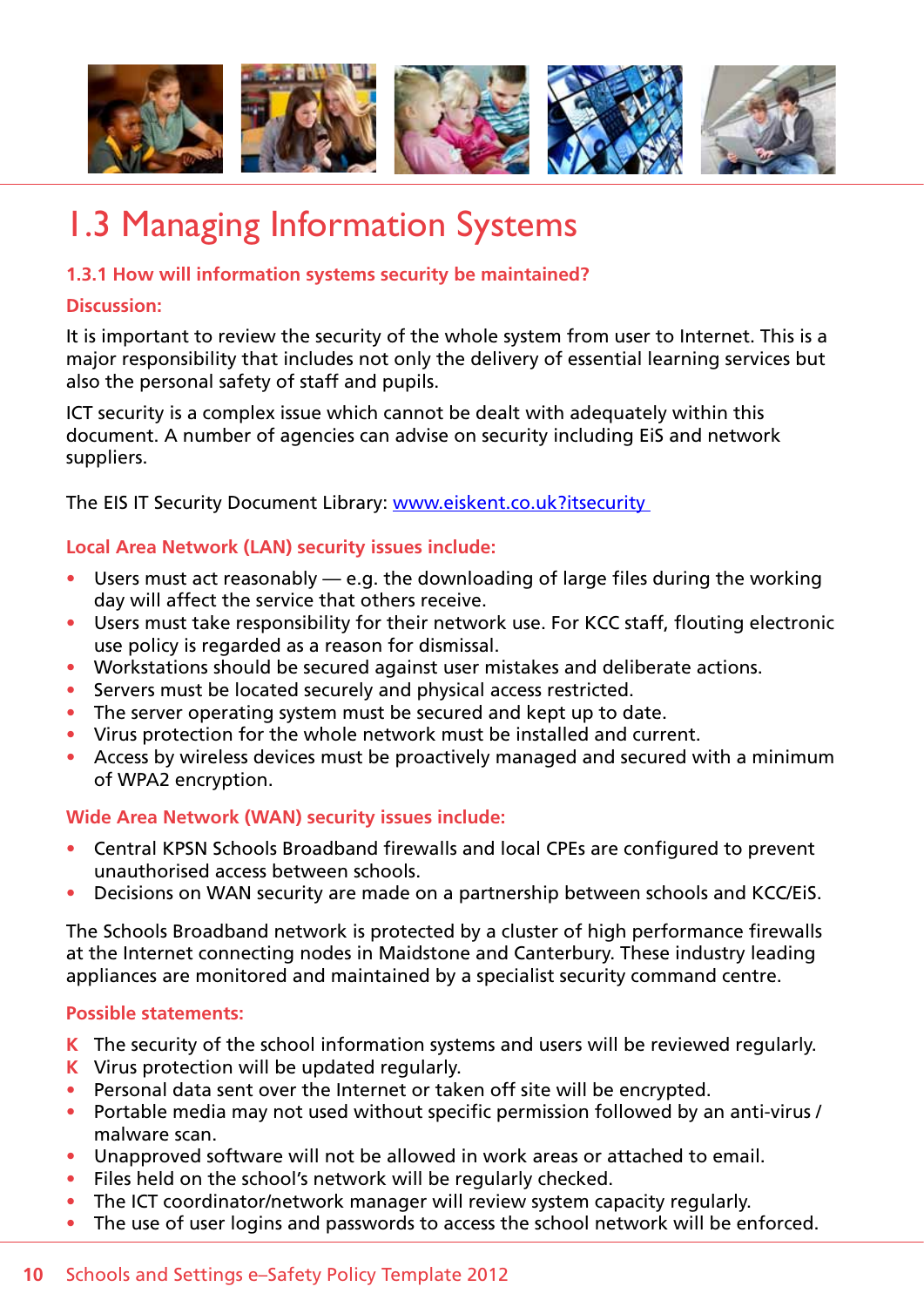

# **1.3.2 How will email be managed?**

#### **Discussion:**

Email is an essential means of communication for both staff and pupils. Directed email use can bring significant educational benefits; interesting projects between schools in neighbouring villages and in different continents can be created, for example.

The implications of email use for the school and pupils need to be thought through and appropriate safety measures put in place. Unregulated email can provide routes to pupils that bypass the traditional school boundaries.

A central question is the degree of responsibility that can be delegated to individual pupils as once email is available it is difficult to control. Restriction of incoming and outgoing email to approved addresses and filtering for unsuitable content is possible.

In the school context (as in the business world), email should not be considered private and most schools and many firms reserve the right to monitor email. There is a balance to be achieved between necessary monitoring to maintain the safety of pupils and staff and the preservation of human rights, both of which are covered by recent legislation. It is important that staff understand they should be using a work provided email account to communicate with parents/carers, pupils and other professionals for any official school business. This is important for confidentiality and security and also to safeguard members of staff from allegations.

The use of email identities such as john.smith@school.kent.sch.uk generally needs to be avoided for younger pupils, as revealing this information could potentially expose a child to identification by unsuitable people. Email accounts should not be provided which can be used to identify both a student's full name and their school. Secondary schools should limit pupils to email accounts approved and managed by the school. For primary schools, whole-class or project email addresses should be used. When using external providers to provide students with email systems, schools must pay close attention to the sites terms and conditions as some providers have restrictions of use and age limits for their services. Spam, phishing and virus attachments can make email dangerous. The Kent Public Service Network uses industry leading email relays to stop unsuitable mail using reputation filtering. Currently about 95% of email is rejected as spurious.

- **K** Pupils may only use approved email accounts for school purposes.
- **K** Pupils must immediately tell a designated member of staff if they receive offensive email.
- **K** Pupils must not reveal personal details of themselves or others in email communication, or arrange to meet anyone without specific permission from an adult.
- **K** Whole -class or group email addresses will be used in primary schools for communication outside of the school.
- **K** Staff will only use official school provided email accounts to communicate with pupils and parents/carers, as approved by the Senior Leadership Team.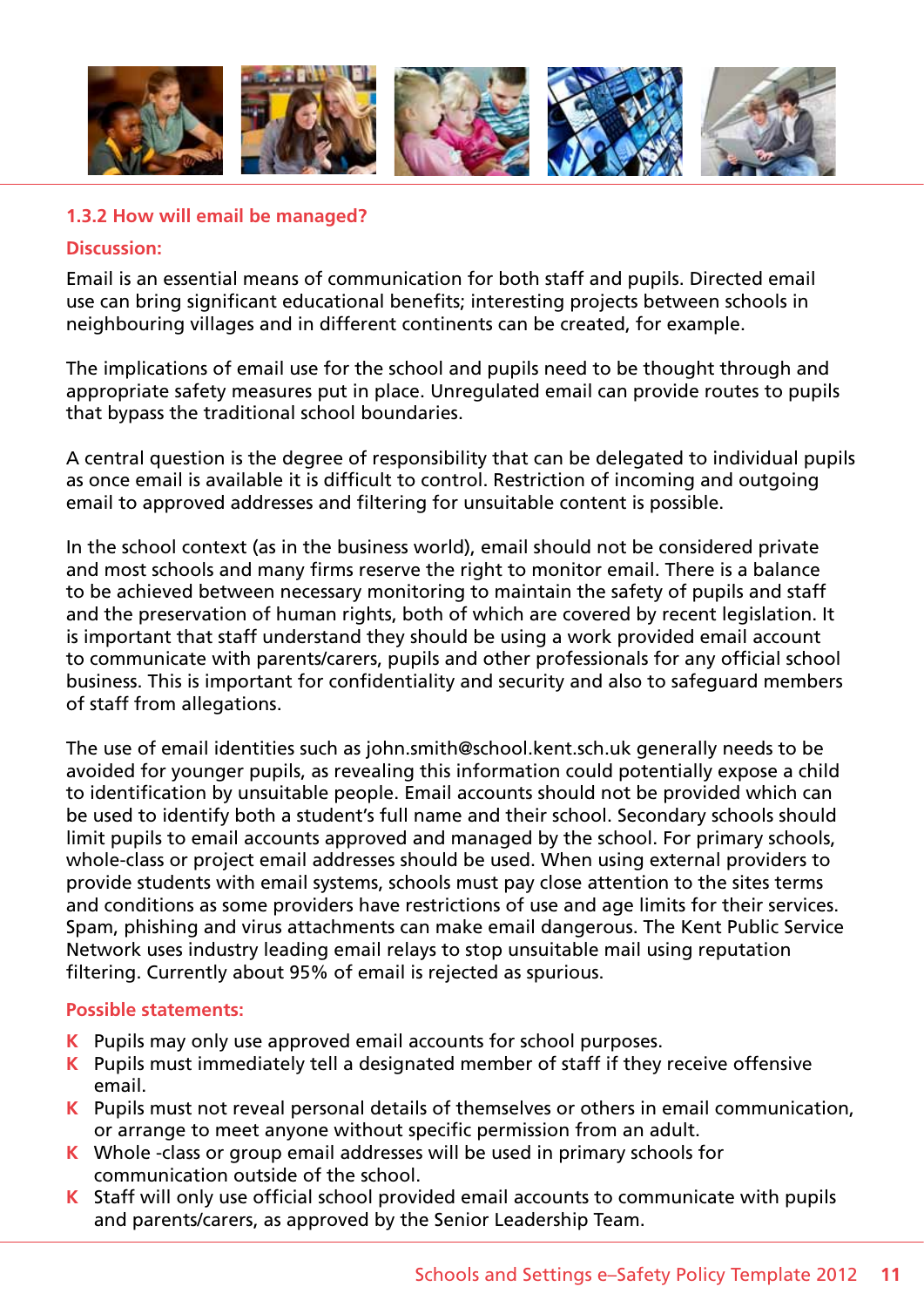

- Access in school to external personal email accounts may be blocked.
- Excessive social email use can interfere with learning and will be restricted.
- Email sent to external organisations should be written carefully and authorised before sending, in the same way as a letter written on school headed paper would be.
- The forwarding of chain messages is not permitted.
- Schools will have a dedicated email for reporting wellbeing and pastoral issues. This inbox will be managed by designated and trained staff.
- Staff should not use personal email accounts during school hours or for professional purposes.

# **1.3.3 How will published content be managed?**

# **Discussion:**

Many schools have created excellent websites and communication channels, which inspire pupils to publish work of a high standard. Websites can celebrate pupils' work, promote the school and publish resources for projects. Editorial guidance will help reflect the school's requirements for accuracy and good presentation.

Sensitive information about schools and pupils could be found in a newsletter but a school's website is more widely available. Publication of any information online should always be considered from a personal and school security viewpoint. Material such as staff lists or a school plan may be better published in the school handbook or on a secure part of the website which requires authentication.

- **K** The contact details on the website should be the school address, email and telephone number. Staff or pupils' personal information must not be published.
- Email addresses will be published carefully online, to avoid being harvested for spam (e.g. by replacing '@' with 'AT'.)
- The head teacher will take overall editorial responsibility for online content published by the school and will ensure that content published is accurate and appropriate.
- The school website will comply with the school's quidelines for publications including respect for intellectual property rights, privacy policies and copyright.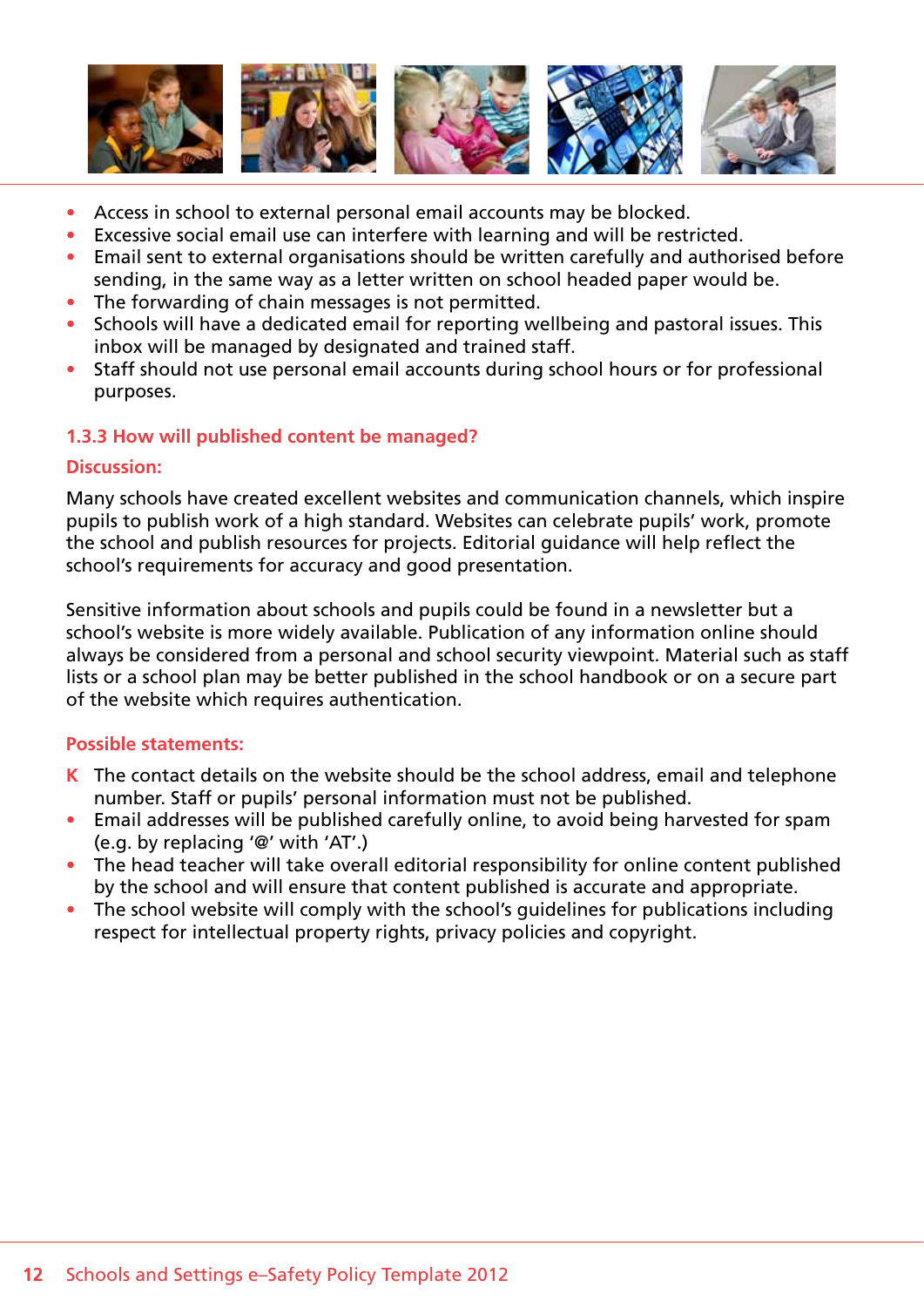

# **1.3.4 Can pupils' images or work be published?**

#### **Discussion:**

Still and moving images and sound add liveliness and interest to a publication, particularly when pupils can be included. Nevertheless the security of staff and pupils is paramount. Although common in newspapers, the publishing of pupils' names with their images is not acceptable. Published images could be reused, particularly if large images of individual pupils are shown.

Strategies include using relatively small images of groups of pupils and possibly even using images that do not show faces at all. "Over the shoulder" can replace "passport style" photographs but still convey the educational activity. Personal photographs can be replaced with self portraits or images of pupils' work or of a team activity. Pupils in photographs should, of course, be appropriately clothed.

Images of a pupil should not be published without the parent's or carer's written permission. Some schools ask permission to publish images of work or appropriate personal photographs on entry, some once a year, others at the time of use. Pupils also need to be taught the reasons for caution in publishing personal information and images online (see section 2.3.6).

Please see the Children's Safeguards site, "Use of photographic images of children" www. kenttrustweb.org.uk?safeguards (Policy and Guidance section) for guidance on Photographic Policies.

- **K** Images or videos that include pupils will be selected carefully and will not provide material that could be reused.
- **K** Pupils' full names will not be used anywhere on the website, particularly in association with photographs.
- **K** Written permission from parents or carers will be obtained before images/videos of pupils are electronically published.
- Pupils work can only be published with their permission or the parents.
- Written consent will be kept by the school where pupils' images are used for publicity purposes, until the image is no longer in use.
- The School will have a policy regarding the use of photographic images of children which outlines policies and procedures.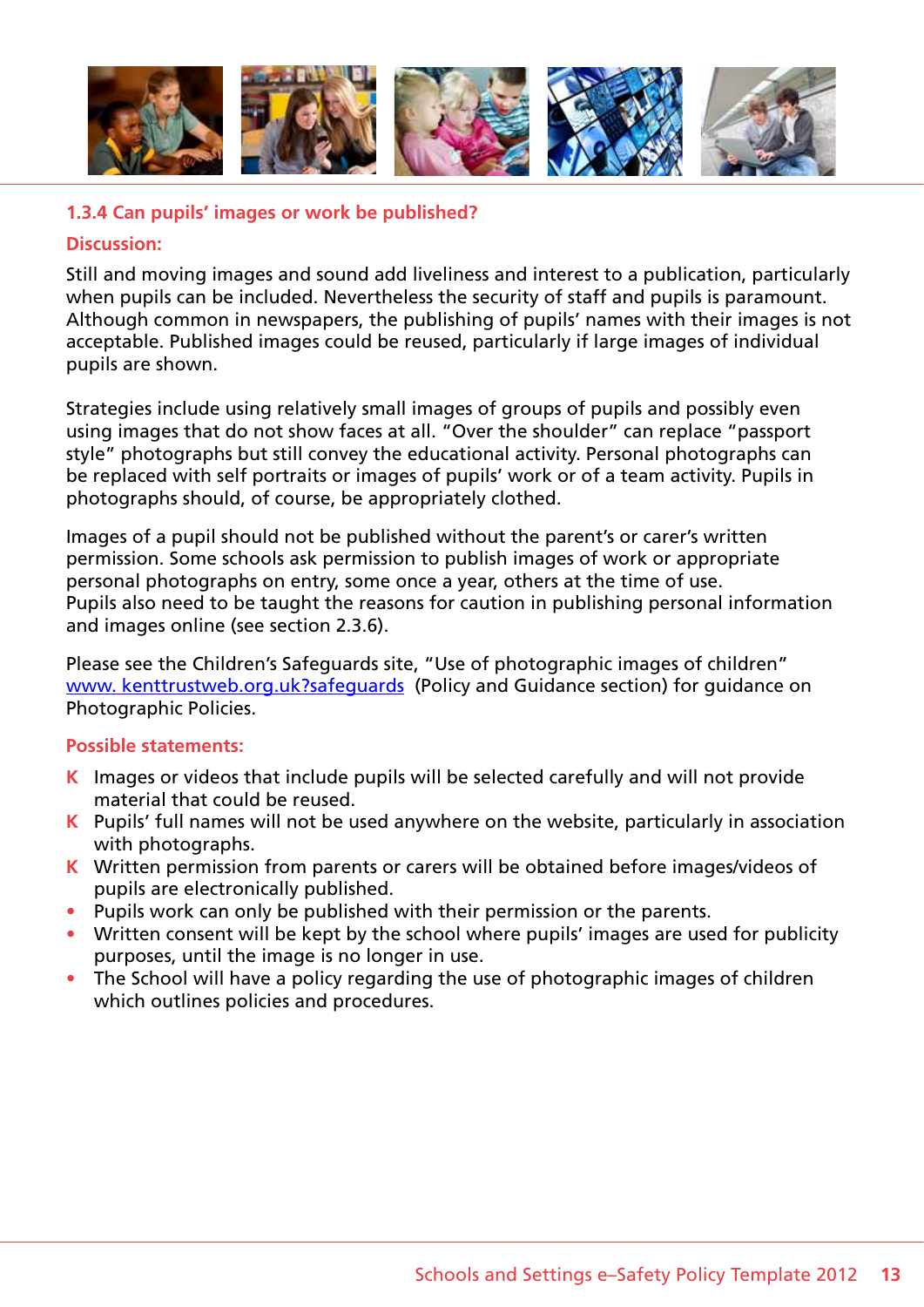

# **1.3.5 How will social networking, social media and personal publishing be managed? Discussion:**

Parents and teachers need to be aware that the Internet has emerging online spaces and social networks which allow individuals to publish unmediated content. Social networking sites can connect people with similar or even very different interests. Users can be invited to view personal spaces and leave comments, over which there may be limited control. For responsible adults, social networking sites provide easy to use, free facilities, although advertising often intrudes and some sites may be dubious in content. Pupils should be encouraged to think about the ease of uploading personal information, the associated dangers and the difficulty of removing an inappropriate image or information once published.

All staff should be made aware of the potential risks of using social networking sites or personal publishing either professionally with students or personally. They should be made aware of the importance of considering the material they post, ensuring profiles are secured and how publishing unsuitable material may affect their professional status.

Examples of social media and personal publishing tools include: blogs, wikis, social networking, forums, bulletin boards, multiplayer online gaming, chatrooms, instant messenger and many others.

Additional guidance and considerations for schools around this topic (including a checklist and risk assessment templates) can be found in the "Using Social Media and Technology in Educational Settings" document at www.kenttrustweb.org.uk?esafety

Schools may wish to consider creating a separate social media policy to outline actions taken to reduce risk and to highlight the benefits of using social media.

- **K** The school will control access to social media and social networking sites.
- **K** Pupils will be advised never to give out personal details of any kind which may identify them and / or their location. Examples would include real name, address, mobile or landline phone numbers, school attended, IM and email addresses, full names of friends/family, specific interests and clubs etc.
- **K** Staff wishing to use Social Media tools with students as part of the curriculum will risk assess the sites before use and check the sites terms and conditions to ensure the site is age appropriate. Staff will obtain documented consent from the Senior Leadership Team before using Social Media tools in the classroom.
- Staff official blogs or wikis should be password protected and run from the school website with approval from the Senior Leadership Team. Members of staff are advised not to run social network spaces for pupil use on a personal basis.
- Personal publishing will be taught via age appropriate sites that are suitable for educational purposes. They will be moderated by the school where possible.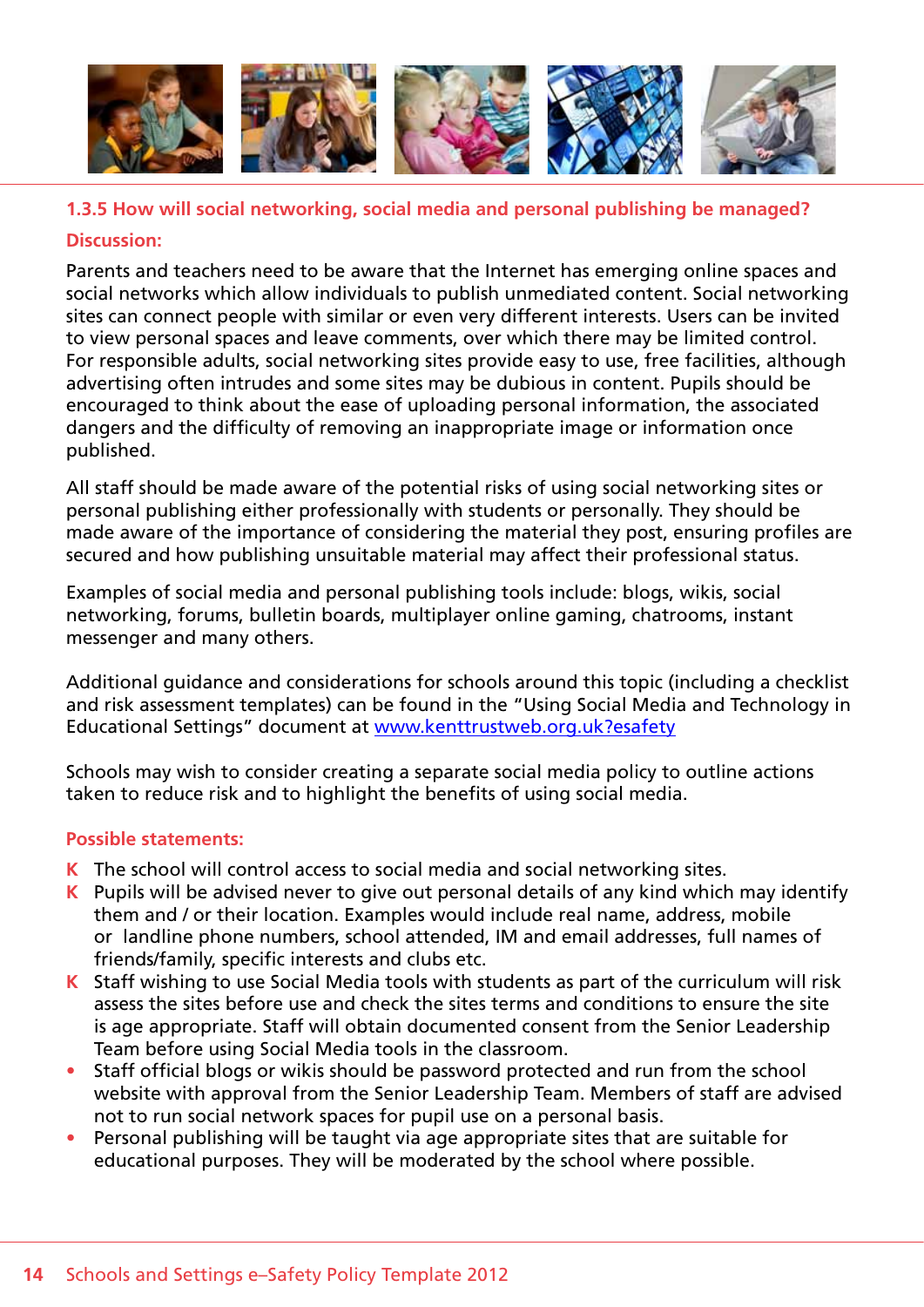

- Pupils will be advised on security and privacy online and will be encouraged to set passwords, deny access to unknown individuals and to block unwanted communications. Pupil will be encouraged to approve and invite known friends only on social networking sites and to deny access to others by making profiles private.
- All members of the school community are advised not to publish specific and detailed private thoughts, especially those that may be considered threatening, hurtful or defamatory.
- Newsgroups will be blocked unless a specific use is approved.
- Concerns regarding students' use of social networking, social media and personal publishing sites (in or out of school) will be raised with their parents/carers, particularly when concerning students' underage use of sites.
- Staff personal use of social networking, social media and personal publishing sites will be discussed as part of staff induction and safe and professional behaviour will be outlined in the school Acceptable Use Policy.

#### **1.3.6 How will filtering be managed? Discussion:**

Levels of Internet access and supervision will vary according to the pupil's age and experience. Access profiles must be appropriate for all members of the school community. Older secondary pupils, as part of a supervised project, might need to access specific adult materials; for instance a course text or set novel might include references to sexuality. Teachers might need to research areas including drugs, medical conditions, bullying, racism or harassment. In such cases, legitimate use should be recognised and restrictions removed temporarily. Systems to adapt the access profile to the pupil's age and maturity are available.

Access controls fall into several overlapping types (commonly described as filtering):

- Blocking strategies prevent access to a list of unsuitable sites. Maintenance of the blocking list is a major task as new sites appear every day.
- A walled garden or "allow list" restricts access to a list of approved sites. Such lists inevitably limit pupils' access to a narrow range of content.
- Dynamic content filtering examines web page content or email for unsuitable words.
- Keyword lists filter search engine searches and URLs for inappropriate results and web addresses.
- Rating systems give each web page a rating for sexual, profane, violent or other unacceptable content. Web browsers can be set to reject rated pages exceeding a threshold.
- URL monitoring records the Internet sites visited by individual users. Reports can be produced to investigate pupil access.
- Key loggers record all text sent by a workstation and analyse it for patterns.

Schools installing or managing their own filtering systems and policies must be aware of the responsibility and demand on management time. Thousands of inappropriate sites are created each day and many change URLs to confuse filtering systems. It is the Senior Leadership Team's responsibility to ensure appropriate procedures are in place and all members of staff are suitably trained to supervise Internet access.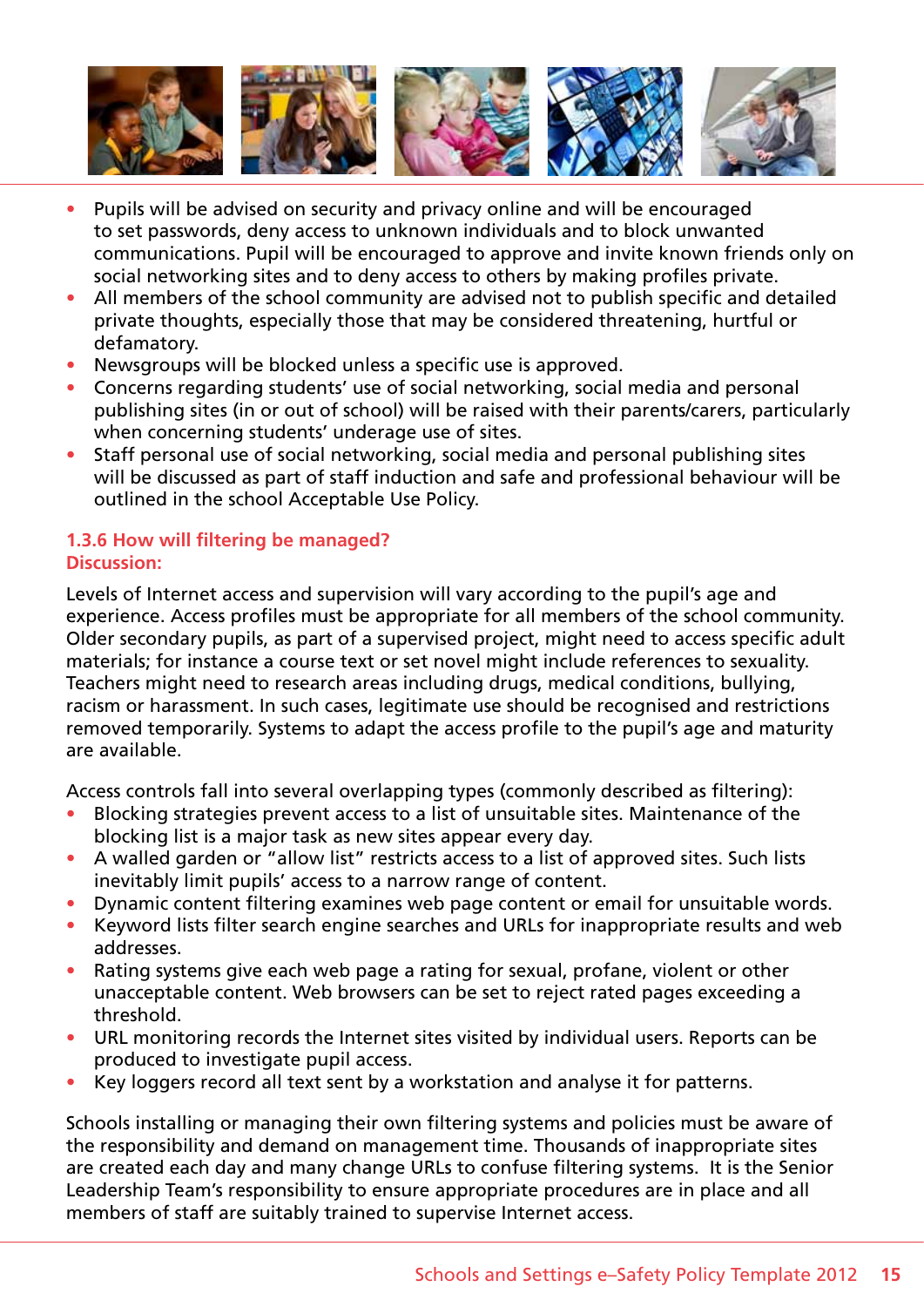

It is important that schools recognise that filtering is not 100% effective. There are ways to bypass filters (such as using proxy websites, using a device not connected to the network e.g. mobile phone). Occasionally mistakes may happen and inappropriate content may be accessed. It is therefore important that children should always be supervised when using internet access and that Acceptable Use Policies are in place. In addition, Internet Safety Rules should be displayed, and both children and adults should be educated about the risks online. There should also be an Incident Log to report breaches of filtering or inappropriate content being accessed. Procedures need to be established to report such incidents to parents and KCC (The Schools Broadband Service Desk at EiS or the e-Safety Officer) where appropriate. Any material that the school believes is illegal must be reported to appropriate agencies such as IWF, Kent Police or CEOP (see e-Safety contacts and references).

Websites which schools believe should be blocked centrally should be reported to the Schools Broadband Service Desk. Teachers should always evaluate any websites/search engines before using them with their students; this includes websites shown in class as well as websites accessed directly by the pupils. Often this will mean checking the websites, search results etc just before the lesson. Remember that a site considered safe one day may be changed due to the Internet being a dynamic entity. Particular attention should also be paid to advertisements as they can change each time the web page is accessed.

- **K** The school's broadband access will include filtering appropriate to the age and maturity of pupils.
- **K** The school will work with KCC and the Schools Broadband team to ensure that filtering policy is continually reviewed.
- **K** The school will have a clear procedure for reporting breaches of filtering. All members of the school community (all staff and all pupils) will be aware of this procedure.
- **K** If staff or pupils discover unsuitable sites, the URL will be reported to the School e-Safety Coordinator who will then record the incident and escalate the concern as appropriate.
- **K** The School filtering system will block all sites on the Internet Watch Foundation (IWF) list.
- Changes to the school filtering policy will be risk assessed by staff with educational and technical experience prior to any changes and where appropriate with consent from the Senior Leadership Team.
- The School Senior Leadership Team will ensure that regular checks are made to ensure that the filtering methods selected are effective.
- Any material that the school believes is illegal will be reported to appropriate agencies such as IWF, Kent Police or CEOP.
- The school's access strategy will be designed by educators to suit the age and curriculum requirements of the pupils, with advice from network managers.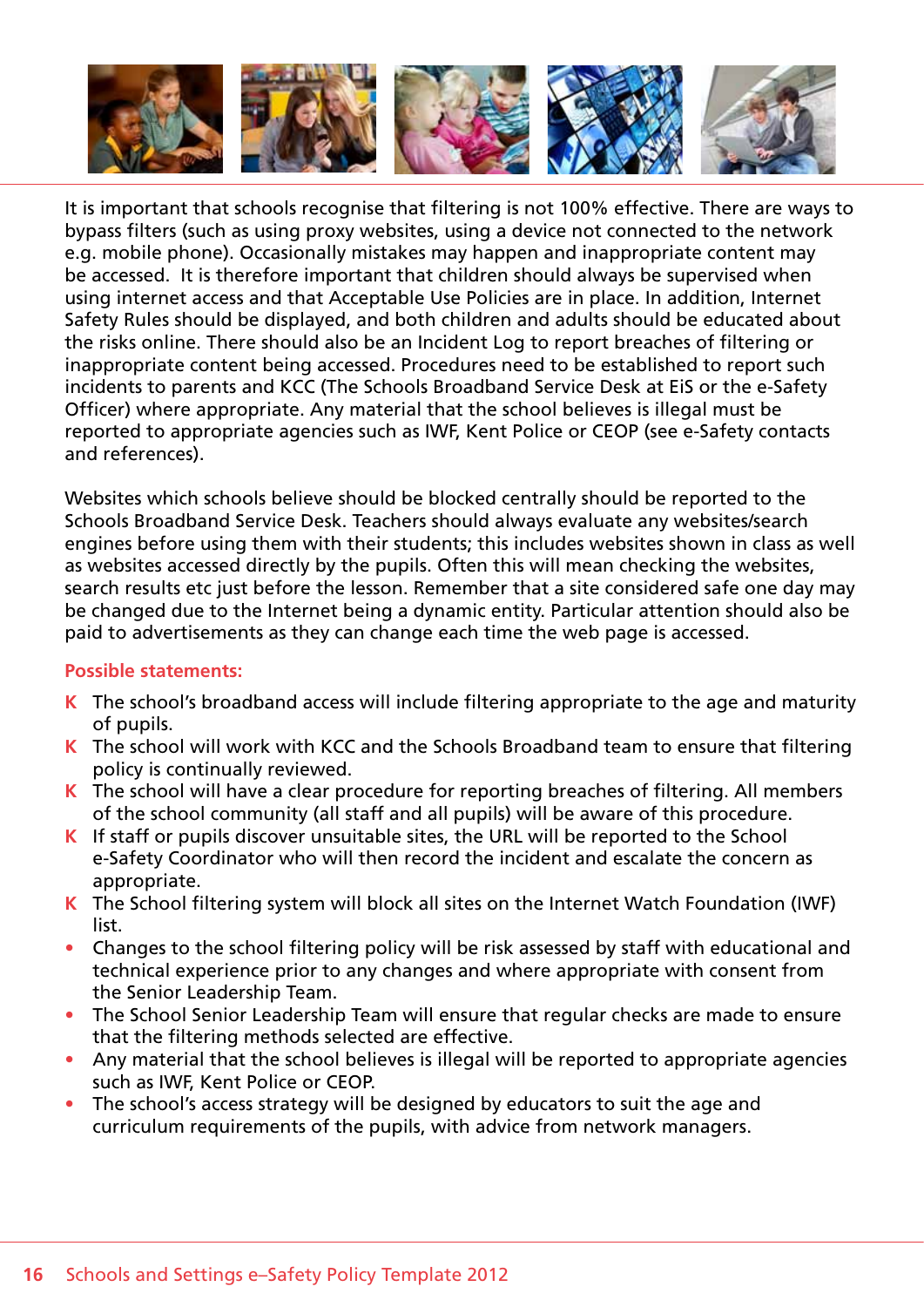

# **1.3.7 How will videoconferencing be managed?**

#### **Discussion:**

Videoconferencing enables users to see and hear each other between different locations. This 'real time' interactive technology has many uses in education.

Equipment ranges from small PC systems (web cameras) to large room-based systems that can be used for whole classes or lectures.

The National Educational Network (NEN) is a private broadband, IP network interconnecting the ten regional schools' networks across England with the Welsh, Scottish and the Northern Ireland networks.

Schools with full broadband are connected through the KPSN and have access to services such as gatekeepers and gateways to enable schools to communicate with external locations. Schools may also decide to use conferencing services such as Skype and Flashmeeting which do not require KPSN systems. If Flashmeeting is used, conferences should always be booked as private and not made public. The conference URL should only be given to those who you wish to take part. Check who has signed into your conference; as a guest without a camera would not be visible.

### **Possible statements:**

- **K** All videoconferencing equipment in the classroom must be switched off when not in use and not set to auto answer.
- Equipment connected to the educational broadband network should use the national E.164 numbering system and display their H.323 ID name.
- External IP addresses will not be made available to other sites.
- Videoconferencing contact information will not be put on the school Website.
- The equipment must be secure and if necessary locked away when not in use.
- School videoconferencing equipment will not be taken off school premises without permission.
- Responsibility for the use of the videoconferencing equipment outside school time will be established with care.

#### **Users**

- **K** Pupils will ask permission from a teacher before making or answering a videoconference call.
- **K** Videoconferencing will be supervised appropriately for the pupils' age and ability.
- **K** Parents and carers consent should be obtained prior to children taking part in videoconferences.
- Only key administrators should be given access to videoconferencing administration areas or remote control pages.
- Unique log on and password details for the educational videoconferencing services should only be issued to members of staff and kept secure.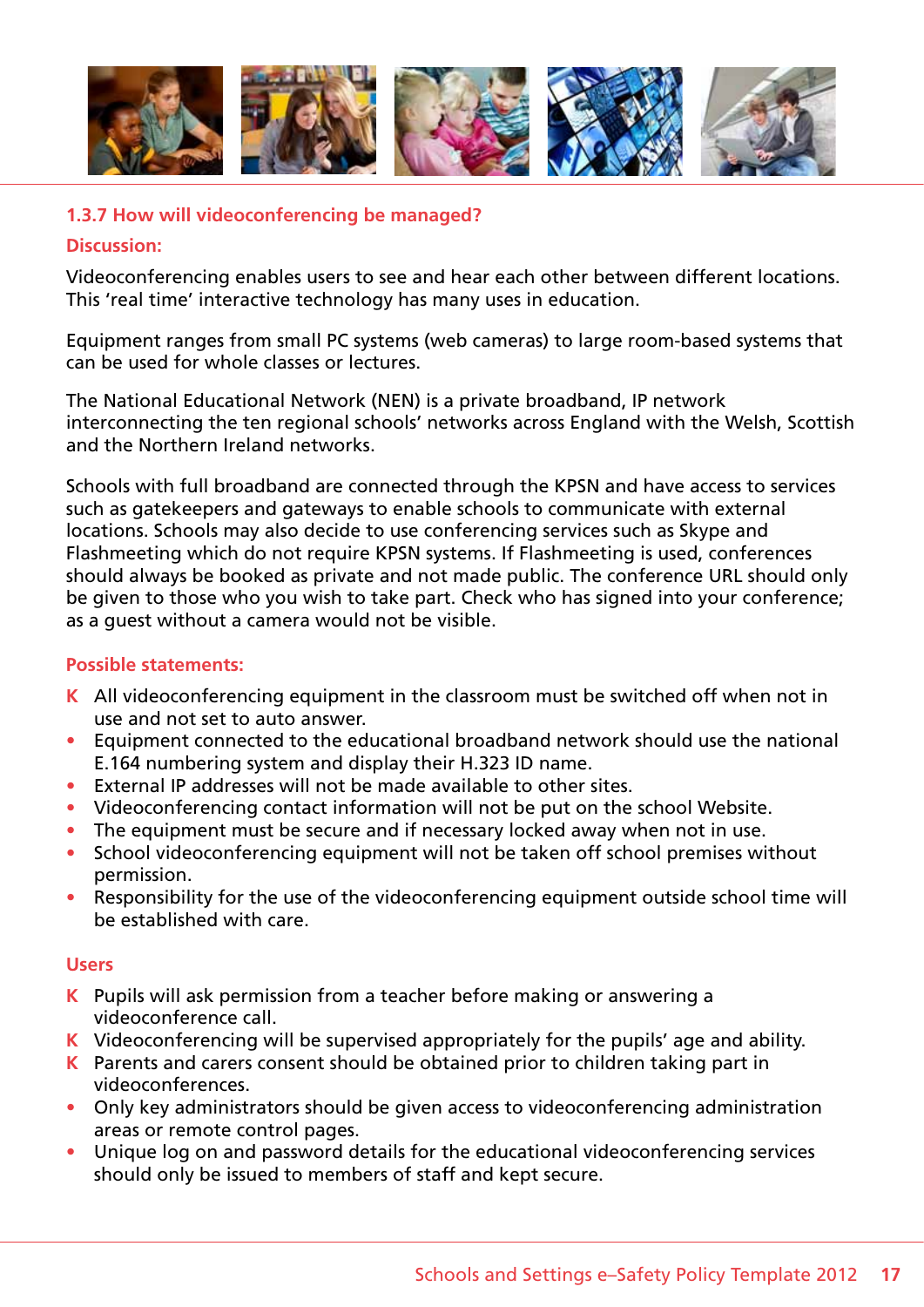

#### **Content**

- When recording a videoconference lesson, written permission should be given by all sites and participants. The reason for the recording must be given and the recording of videoconference should be clear to all parties at the start of the conference. Recorded material shall be stored securely.
- Videoconferencing is a challenging activity with a wide range of learning benefits. Preparation and evaluation are essential to the whole activity.
- If third party materials are to be included, check that recording is acceptable to avoid infringing the third party intellectual property rights.
- Establish dialogue with other conference participants before taking part in a videoconference. If it is a non school site it is important to check that they are delivering material that is appropriate for your class.

#### **1.3.8 How are emerging technologies managed?**

#### **Discussion:**

Many emerging communications technologies offer the potential to develop new teaching and learning tools, including mobile communications, Internet access, collaboration and multimedia tools. A risk assessment needs to be undertaken on each new technology for effective and safe practice in classroom use to be developed. The safest approach is to deny access until a risk assessment has been completed and safety has been established.

Virtual online classrooms and communities widen the geographical boundaries of learning. Approaches such as mentoring, online learning and parental access are becoming embedded within school systems. Online communities can also be one way of encouraging a disaffected pupil to keep in touch.

The safety and effectiveness of virtual communities depends on users being trusted and identifiable. This may not be easy, as authentication beyond the school may be difficult as demonstrated by social networking sites and other online tools such as Facebook, YouTube, Skype and Twitter. The registering of individuals to establish and maintain validated electronic identities is essential for safe communication, but is often not possible. Video conferencing introduces new dimensions; webcams are increasingly inexpensive and, with faster Internet access, enable video to be exchanged across the Internet. The availability of live video can sometimes increase safety - you can see who you are talking to - but if inappropriately used, a video link could reveal security details.

New applications are continually being developed based on the Internet, the mobile phone network, wireless, Bluetooth or infrared connections. Users can be mobile using a phone, games console or personal digital assistant with wireless Internet access. This can offer immense opportunities for learning as well as dangers such as a pupil using a phone to video a teacher's reaction in a difficult situation.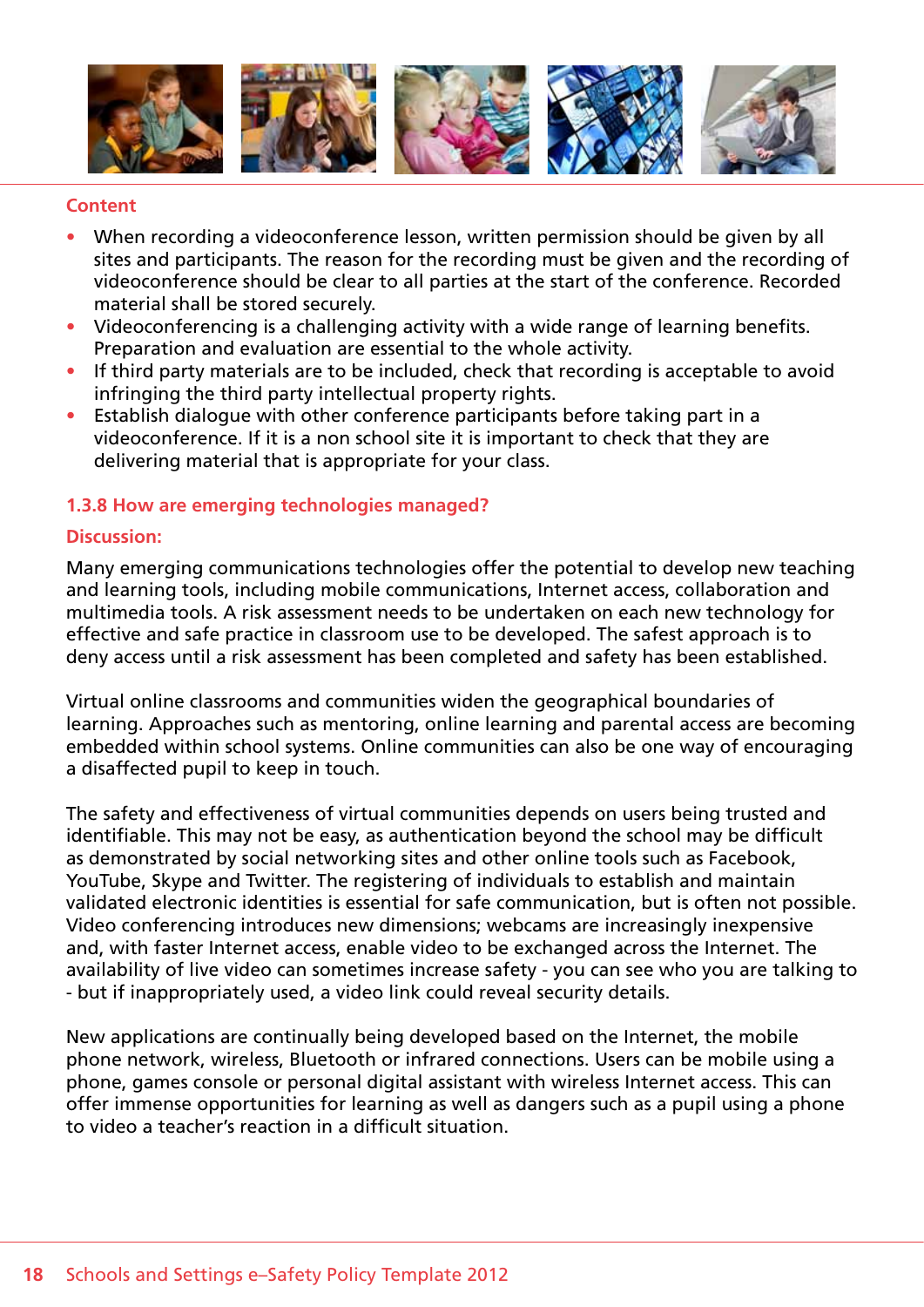

Schools should keep up to date with new technologies, including those relating to mobile phones and handheld devices, and be ready to develop appropriate strategies. For instance text messaging via mobile phones is a frequent activity for many pupils and families; this could be used to communicate a pupil's absence or send reminders for exam coursework. There are dangers for staff however if personal phones are used to contact pupils and therefore a school owned phone should be issued.

The inclusion of inappropriate language or images is difficult for staff to detect. Pupils may need reminding that such use is inappropriate and conflicts with school policy. Abusive messages should be dealt with under the school's behaviour and/or anti-bullying policies.

#### **Possible statements:**

- **K** Emerging technologies will be examined for educational benefit and a risk assessment will be carried out before use in school is allowed.
- Pupils will be instructed about safe and appropriate use of personal devices both on and off site in accordance with the school Acceptable Use or Mobile Phone Policy.

#### **1.3.9 How should personal data be protected?**

#### **Discussion:**

The quantity and variety of data held on pupils, families and on staff is expanding quickly. While this data can be very useful in improving services, data could be mishandled, stolen or misused.

The Data Protection Act 1998 ("the Act") gives individuals the right to know what information is held about them and provides a framework to ensure that personal information is handled properly. It promotes openness in the use of personal information. Under the Act every organisation that processes personal information (personal data) must notify the Information Commissioner's Office, unless they are exempt.

The Data Protection Act 1998 applies to anyone who handles or has access to information concerning individuals. Everyone in the workplace has a legal duty to protect the privacy of information relating to individuals. The Act sets standards (eight data protection principles), which must be satisfied when processing personal data (information that will identify a living individual). The Act also gives rights to the people the information is about i.e. subject access rights let individuals find out what information is held about them. The eight principles are that personal data must be:

- Processed fairly and lawfully
- Processed for specified purposes
- • Adequate, relevant and not excessive
- • Accurate and up-to-date
- Held no longer than is necessary
- Processed in line with individual's rights
- Kept secure
- Transferred only to other countries with suitable security measures.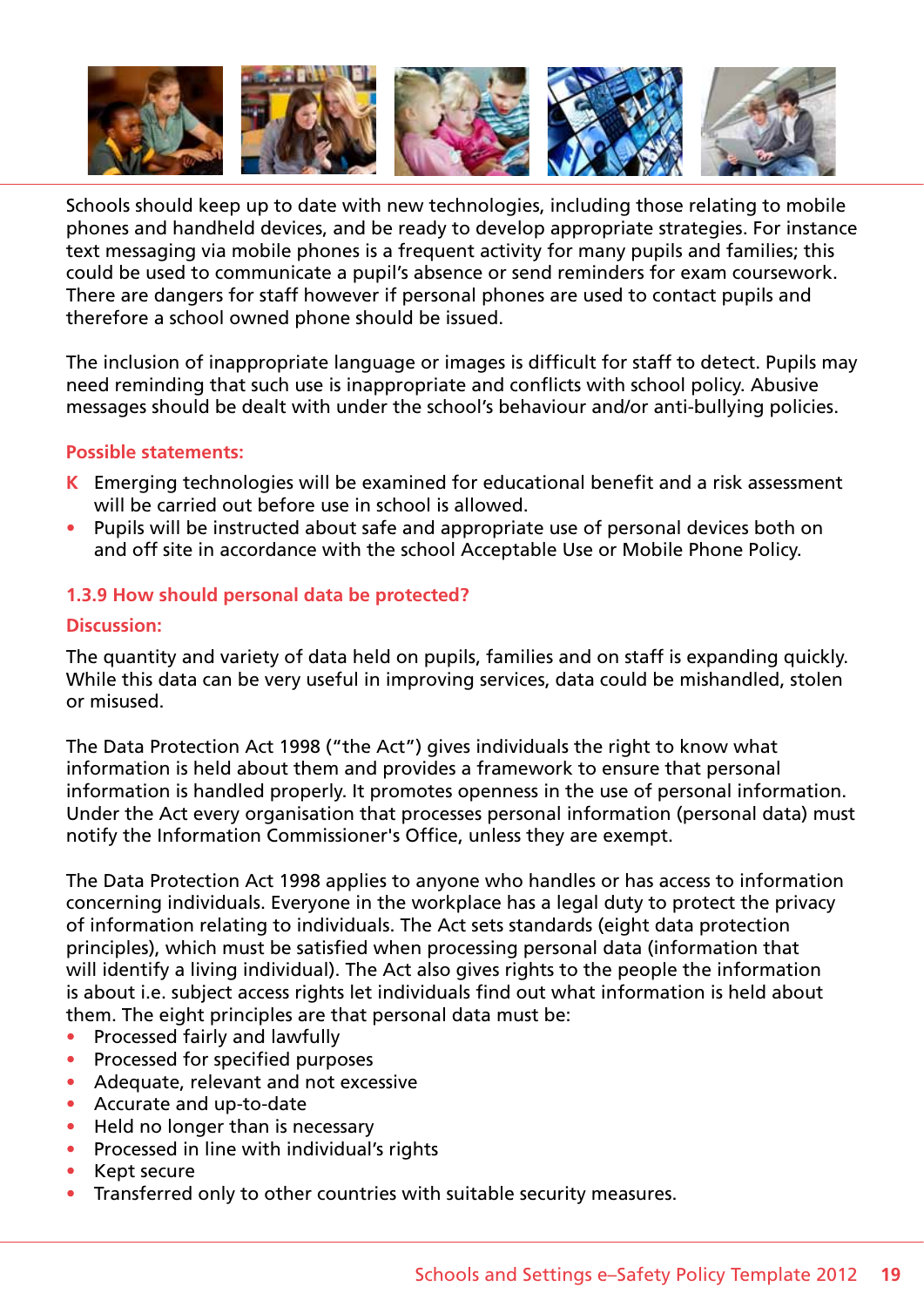

Schools will already have information about their obligations under the Act, and this section is a reminder that all data from which people can be identified is protected. For advice and guidance relating to a contravention of the Act, contact Michelle Hunt: Information Governance Specialist, Business Strategy and Support, Kent County Council, Sessions House michelle.hunt@kent.gov.uk 01622 696692.

KCC Data Protection information may be seen at: www.kenttrustweb.org.uk/Policy/dpfoi\_data.cfm

Information Commissioner's Office: http://www.ico.gov.uk/

#### **Possible statements:**

**K** Personal data will be recorded, processed, transferred and made available according to the Data Protection Act 1998.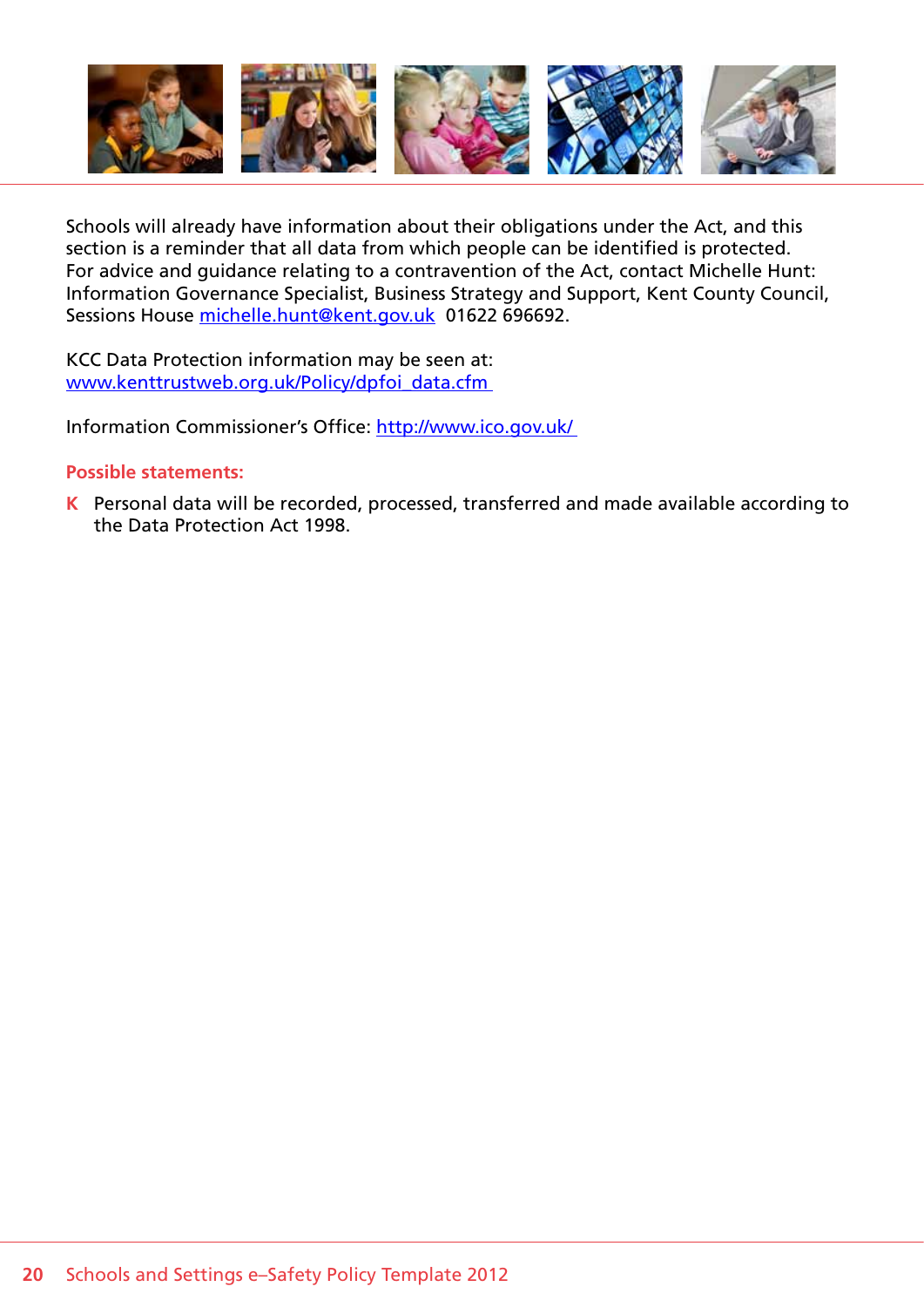

# 1.4 Policy Decisions

# **1.4.1 How will Internet access be authorised?**

### **Discussion:**

The school should allocate Internet access to staff and pupils on the basis of educational need. It should be clear who has Internet access and who has not. Authorisation is generally on an individual basis in a secondary school. In a primary school, where pupil usage should be fully supervised, all pupils in a class could be authorised as a group. Normally most pupils will be granted Internet access; it may be easier to manage lists of those who are denied access. Parental permission should be encouraged for Internet access in all cases — a task that may be best organised annually when pupils' home details are checked and as new pupils join or as part of the Home-School agreement. If schools do request parental consent for internet access it is essential to record this data. Schools must be aware that students should not be prevented from accessing the internet unless the parents have specifically denied permission or the child is subject to a sanction as part of the school behaviour policy.

#### **Possible statements:**

- **K** The school will maintain a current record of all staff and pupils who are granted access to the school's electronic communications.
- **K** All staff will read and sign the 'Staff Information Systems Code of Conduct' or School Acceptable Use Policy before using any school ICT resources.
- Parents will be asked to read the School Acceptable Use Policy for pupil access and discuss it with their child, where appropriate.
- All visitor to the school site who require access to the schools network or internet access will be asked to read and sign an Acceptable Use Policy.
- Parents will be informed that pupils will be provided with supervised Internet access appropriate to their age and ability.
- When considering access for vulnerable members of the school community (such as with children with special education needs) the school will make decisions based on the specific needs and understanding of the pupil(s).

# **According to Setting Type**

- **K** At Key Stage 1 pupils' access to the Internet will be by adult demonstration with occasional directly supervised access to specific and approved online materials.
- **K** At Key Stage 2 pupils will be supervised. Pupils will use age-appropriate search engines and online tools and online activities will be teacher-directed where necessary.
- **K** Secondary students will apply for Internet access individually by agreeing to comply with the School e–Safety Rules or Acceptable Use Policy.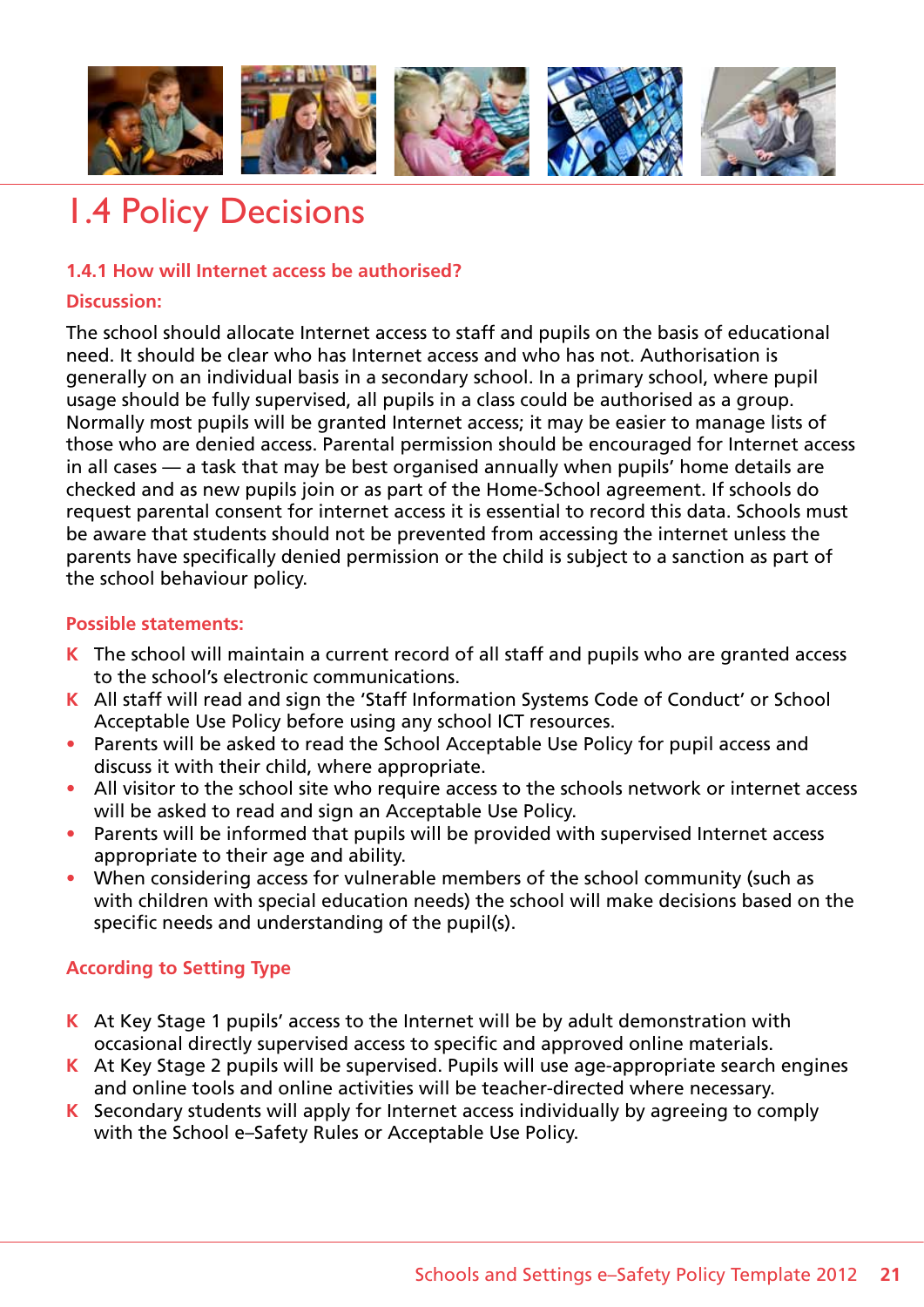

#### **1.4.2 How will risks be assessed?**

#### **Discussion:**

As the quantity and breadth of information available through the Internet continues to grow it is not possible to guard against every undesirable situation. The school will need to address the fact that it is not possible to completely remove the risk that pupils might access unsuitable materials via the school system. It is wise to include a disclaimer, an example of which is given below.

Risks can be considerably greater where tools are used which are beyond the schools control such as most popular social media sites. Guidance and considerations for schools around this topic (including a checklist and sample risk assessment templates) can be found in the "Using Social Media and Technology in Educational Settings" document at www.kenttrustweb.org.uk?esafety

#### **Possible statements:**

- **K** The school will take all reasonable precautions to ensure that users access only appropriate material. However, due to the global and connected nature of Internet content, it is not possible to guarantee that access to unsuitable material will never occur via a school computer. Neither the school nor KCC can accept liability for the material accessed, or any consequences resulting from Internet use.
- **K** The school will audit ICT use to establish if the e–Safety policy is adequate and that the implementation of the e–Safety policy is appropriate.
- The use of computer systems without permission or for inappropriate purposes could constitute a criminal offence under the Computer Misuse Act 1990 and breaches will be reported to Kent Police.
- Methods to identify, assess and minimise risks will be reviewed regularly.

#### **1.4.3 How will the school respond to any incidents of concern?**

#### **Discussion:**

Internet technologies and electronic communications provide children and young people with exciting opportunities to broaden their learning experiences and develop creativity in and out of school. However it is also important to consider the risks associated with the way these technologies can be used. An e-Safety Policy should recognise and seek to develop the skills that children and young people need when communicating and using technologies enabling them to keep safe and secure and act with respect for others. e-Safety risks can be experienced unintentionally or deliberately by people acting inappropriately or even illegally. Any potential concerns must be dealt with at a personal level. Teachers are the first line of defence; their observation of behaviour is essential in recognising concerns about pupils and in developing trust so that issues are reported.

Staff should also help develop a safe culture by observing each other's behaviour online and discussing together any potential concerns. Incidents of concern may include unconsidered jokes and comments or inappropriate actions. Any illegal activity would need to be reported to the school Designated Child Protection Coordinator.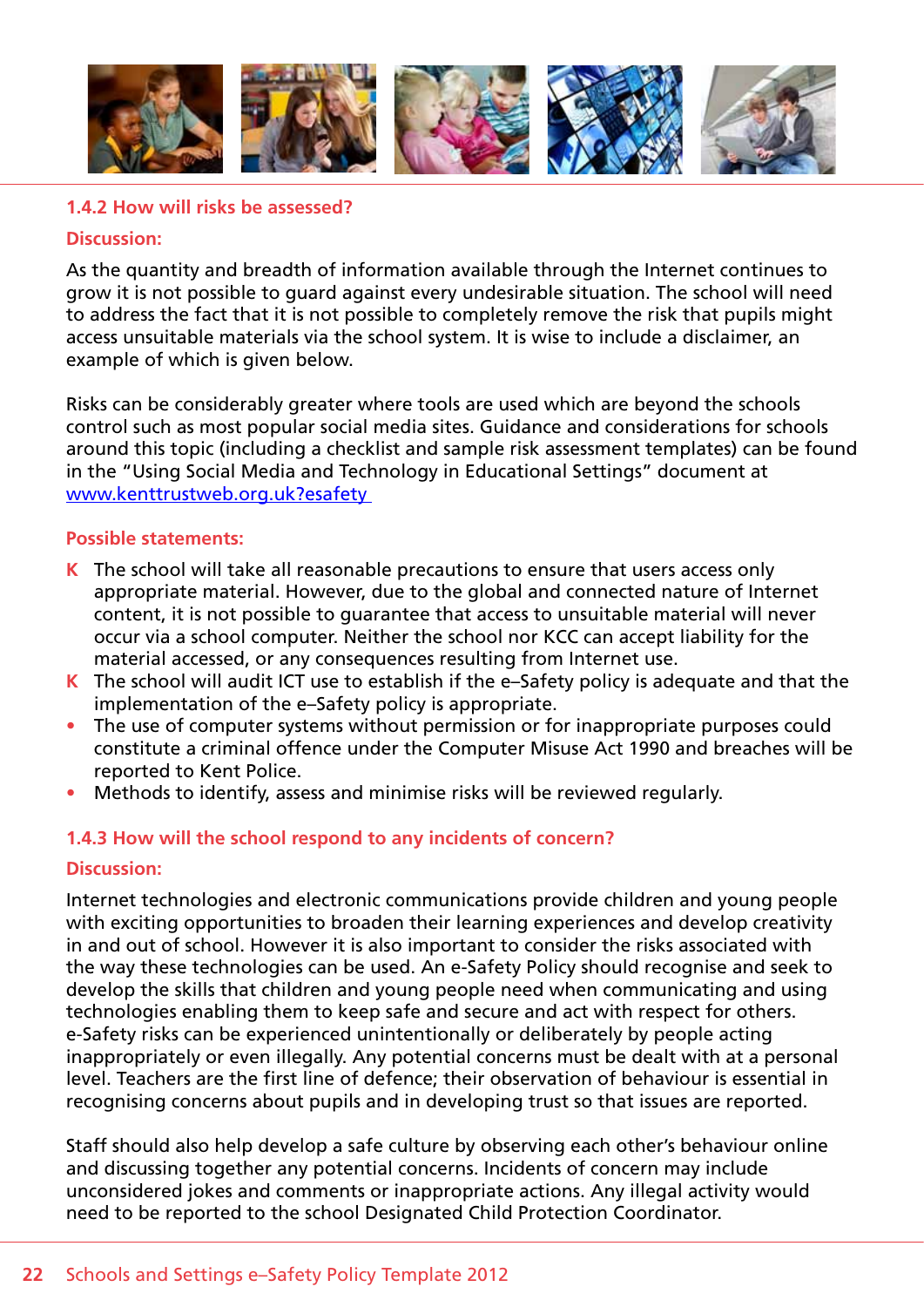

Schools should utilise the template provided by Kent County Council to manage incidents: "Response to an Incident of Concern": http://www.kenttrustweb.org.uk?esafety

Where there is cause for concern or fear that illegal activity has taken place or is taking place involving the use of computer equipment, schools should determine the level of response necessary for the offence disclosed. The decision to involve Police should be made as soon as possible, after contacting the Children Safeguard Team or e-Safety officer, if the offence is deemed to be out of the remit of the school to deal with.

#### **Possible statements:**

- All members of the school community will be informed about the procedure for reporting e-Safety concerns (such as breaches of filtering, cyberbullying, illegal content etc).
- The e-Safety Coordinator will record all reported incidents and actions taken in the School e-Safety incident log and other in any relevant areas e.g. Bullying or Child protection log.
- The Designated Child Protection Coordinator will be informed of any e-Safety incidents involving Child Protection concerns, which will then be escalated appropriately.
- The school will manage e-Safety incidents in accordance with the school discipline/ behaviour policy where appropriate.
- The school will inform parents/carers of any incidents of concerns as and when required.
- After any investigations are completed, the school will debrief, indentify lessons learnt and implement any changes required.
- Where there is cause for concern or fear that illegal activity has taken place or is taking place then the school will contact the Children's Safeguard Team or e-Safety officer and escalate the concern to the Police.
- If the school is unsure how to proceed with any incidents of concern, then the incident may be escalated to the Area Children's Officer or the County e-Safety Officer.
- If an incident of concern needs to be passed beyond the school then the concern will be escalated to the e-Safety officer to communicate to other school in Kent.

# **1.4.4 How will e–Safety complaints be handled?**

#### **Discussion:**

Parents, teachers and pupils should know how to use the school's complaints procedure. The facts of the incident or concern will need to be established and evidence should be gathered where possible and appropriate. e-Safety incidents may have an impact on pupils, staff and the wider school community both on and off site and can have civil, legal and disciplinary consequences.

A minor transgression of the school rules may be dealt with by a member of staff. Other situations could potentially be serious and a range of sanctions may then be required, which should be linked to the school's disciplinary policy. Potential child protection or illegal issues must be referred to the school Designated Child Protection Coordinator or e–Safety Coordinator. Advice on dealing with illegal use can, when deemed necessary, be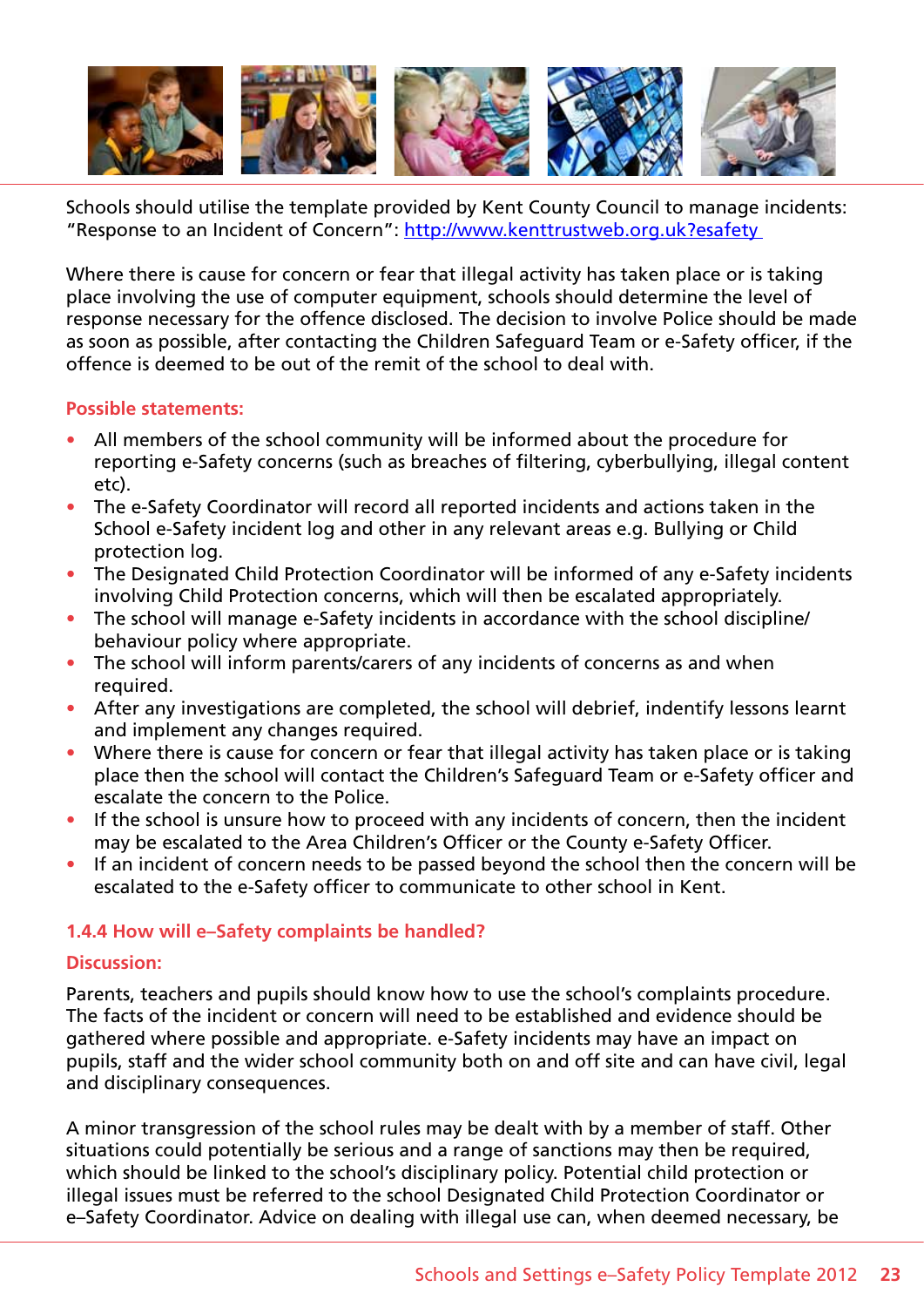

discussed with the Kent Police Safer Schools Partnership Coordinator responsible for the school or the Children's Safeguard Team.

### **Possible statements:**

- **K** Complaints about Internet misuse will be dealt with under the School's complaints procedure.
- **K** Any complaint about staff misuse will be referred to the head teacher.
- **K** All e–Safety complaints and incidents will be recorded by the school, including any actions taken.
- Pupils and parents will be informed of the complaints procedure.
- Parents and pupils will need to work in partnership with the school to resolve issues.
- All members of the school community will need to be aware of the importance of confidentiality and the need to follow the official school procedures for reporting concerns.
- Discussions will be held with the local Police Safer Schools Partnership Coordinators and/or Children's Safeguard Team to establish procedures for handling potentially illegal issues.
- Any issues (including sanctions) will be dealt with according to the school's disciplinary, behaviour and child protection procedures.
- All members of the school community will be reminded about safe and appropriate behaviour online and the importance of not posting any content, comments, images or videos online which cause harm, distress or offence to any other members of the school community.

# **1.4.5 How is the Internet used across the community?**

#### **Discussion:**

Internet access is available in many situations in the local community. In addition to the home, access may be available at the local library, youth club, adult education centre, village hall, supermarket or cyber café. Ideally, young people would encounter a consistent internet use policy wherever they are.

Regarding internet access in the community, there is a fine balance between ensuring open access to information whilst providing adequate protection for children and others who may be offended by inappropriate material. Organisations are developing access appropriate to their own client groups and pupils may find variations in the rules and even unrestricted Internet access. Although policies and practice may differ, community partners adhere to the same laws as schools. Staff may wish to exchange views and compare policies with others in the community. Where rules differ, a discussion with pupils on the reasons for the differences could be worthwhile.

Sensitive handling of cultural aspects is important. For instance filtering software should work across community languages and school Internet policies may need to reflect the pupils' cultural backgrounds. Assistance from the community in drawing up the policy could be helpful.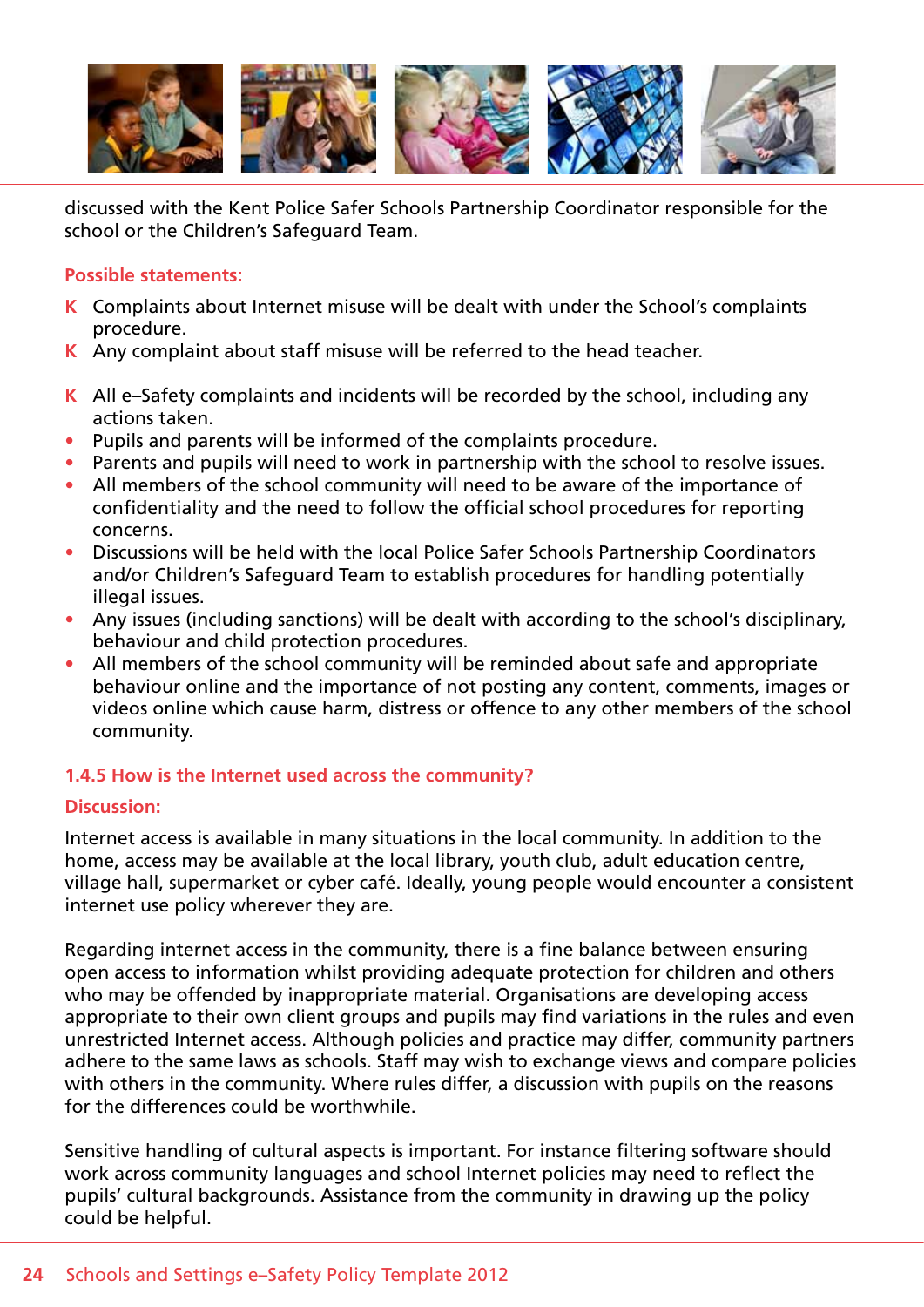

#### **Possible statements:**

- The school will liaise with local organisations to establish a common approach to e–Safety.
- The school will be sensitive to Internet-related issues experienced by pupils out of school, e.g. social networking sites, and offer appropriate advice.
- The school will provide appropriate levels of supervision for students who use the internet and technology whilst on the school site.
- The school will provide an AUP for any quest who needs to access the school computer system or internet on site.

# **1.4.6 How will Cyberbullying be managed?**

#### **Discussion:**

Cyberbullying can be defined as "The use of Information Communication Technology, particularly mobile phones and the internet to deliberately hurt or upset someone" DCSF 2007

Many young people and adults find that using the internet and mobile phones is a positive and creative part of their everyday life. Unfortunately, technologies can also be used negatively. When children are the target of bullying via mobiles phones, gaming or the Internet, they can often feel very alone, particularly if the adults around them do not understand cyberbullying and its effects. A once previously safe and enjoyable environment or activity can become threatening, harmful and a source of anxiety. It is essential that young people, school staff and parents and carers understand how cyberbullying is different from other forms of bullying, how it can affect people and how to respond and combat misuse. Promoting a culture of confident users will support innovation and safety.

There are a number of statutory obligations on schools with regard to behaviour which establish clear responsibilities to respond to bullying. In particular section 89 of the Education and Inspections Act 2006:

- every school must have measures to encourage good behaviour and prevent all forms of bullying amongst pupils. These measures should be part of the school's behaviour policy which must be communicated to all pupils, school staff and parents
- gives headteachers the ability to ensure that pupils behave when they are not on school premises or under the lawful control of school staff.

Where bullying outside school (such as online or via text) is reported to the school, it should be investigated and acted on.

Although bullying in itself is not a specific criminal offence in the UK, it is important to bear in mind that some types of harassing or threatening behaviour or communications could be a criminal offence, for example under the Protection from Harassment Act 1997, the Malicious Communications Act 1988, the Communications Act 2003, and the Public Order Act 1986. If school staff feels that an offence may have been committed they should seek assistance from the police.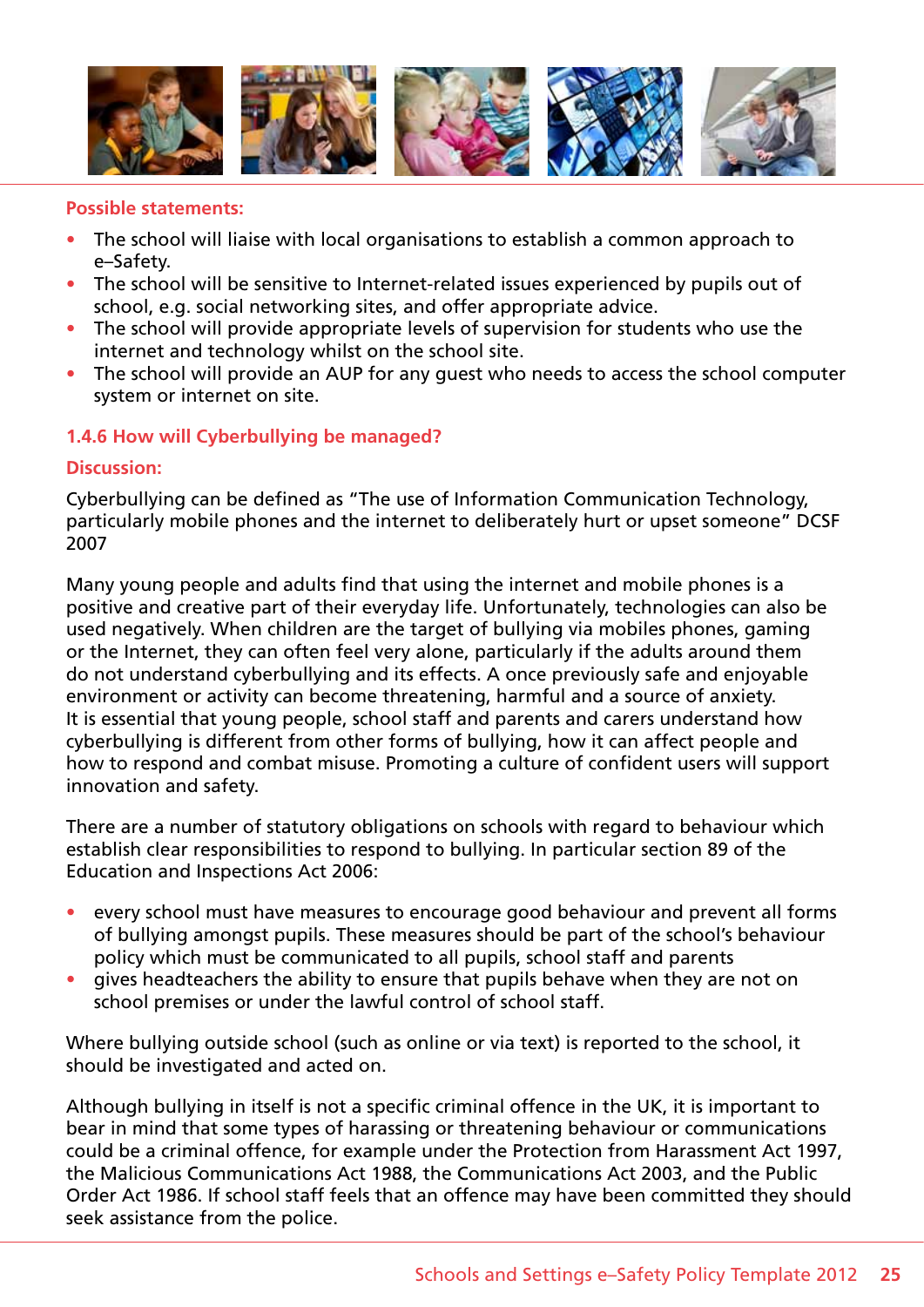

For more information please read "Preventing and Tackling Bullying: Advice for School Leaders, Staff and Governing Bodies" http://www.education.gov.uk/aboutdfe/advice/ f0076899/preventing-and-tackling-bullying

DfE and Childnet have produced resources and guidance that can be used to give practical advice and guidance on cyberbullying: http://www.digizen.org/cyberbullying

- **K** Cyberbullying (along with all other forms of bullying) of any member of the school community will not be tolerated. Full details are set out in the school's policy on anti-bullying and behaviour.
- **K** There are clear procedures in place to support anyone in the school community affected by cyberbullying.
- **K** All incidents of cyberbullying reported to the school will be recorded.
- **K** There will be clear procedures in place to investigate incidents or allegations of Cyberbullying.
- Pupils, staff and parents/carers will be advised to keep a record of the bullying as evidence.
- The school will take steps to identify the bully, where possible and appropriate. This may include examining school system logs, identifying and interviewing possible witnesses, and contacting the service provider and the police, if necessary.
- Pupils, staff and parents/carers will be required to work with the school to support the approach to cyberbullying and the school's e-Safety ethos.
- Sanctions for those involved in cyberbullying may include:
	- The bully will be asked to remove any material deemed to be inappropriate or offensive.
	- A service provider may be contacted to remove content if the bully refuses or is unable to delete content.
	- Internet access may be suspended at school for the user for a period of time. Other sanctions for pupils and staff may also be used in accordance to the schools anti-bullying, behaviour policy or Acceptable Use Policy.
	- Parent/carers of pupils will be informed.
	- The Police will be contacted if a criminal offence is suspected.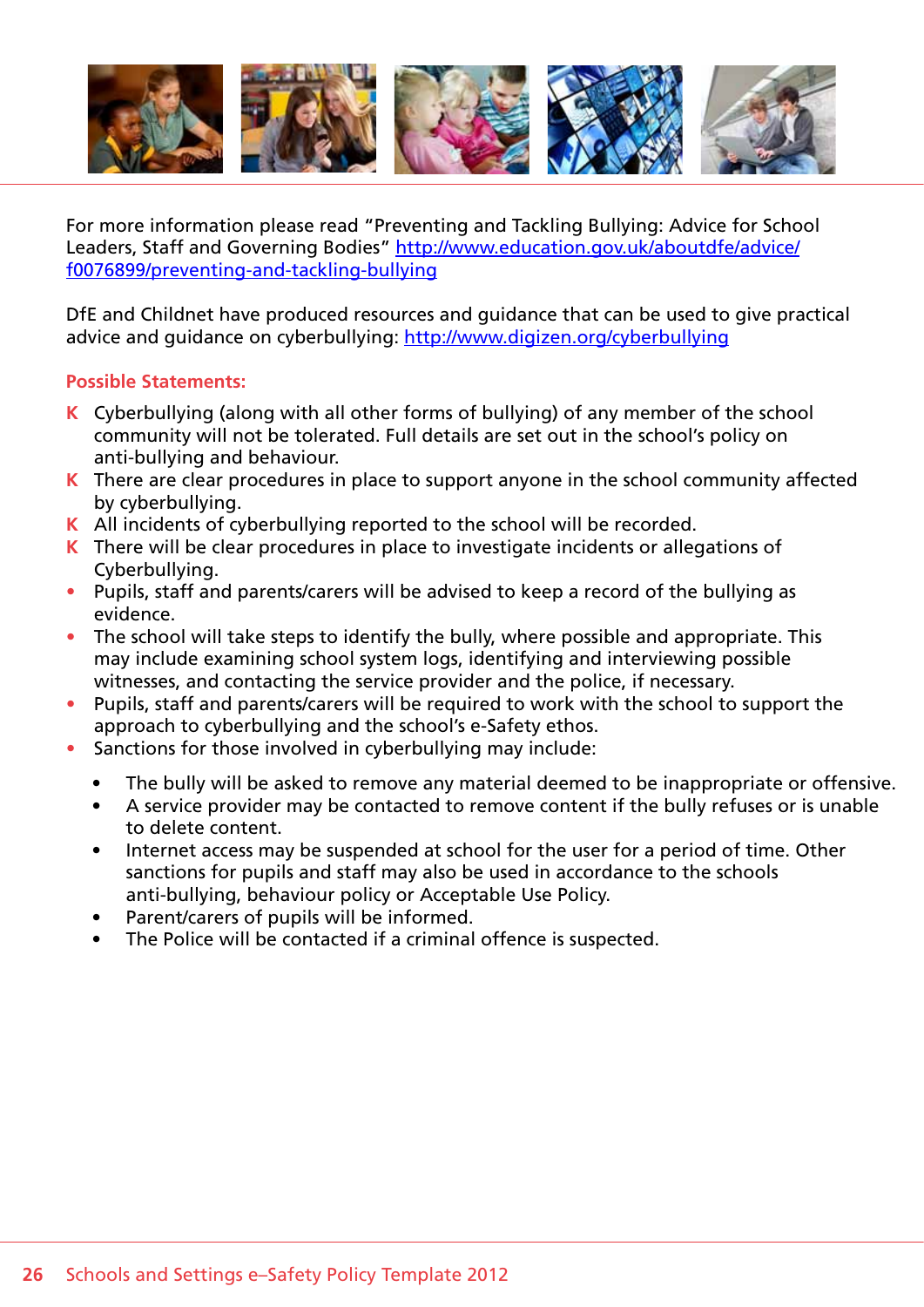

### **1.4.7 How will Learning Platforms be managed?**

#### **Discussion:**

An effective learning platform or learning environment can offer schools a wide range of benefits to teachers, pupils and parents, as well as support for management and administration. It can enable pupils and teachers to collaborate in and across schools, sharing resources and tools for a range of topics. It also enables the creation and management of digital content and pupils can develop online and secure e-portfolios to showcase examples of work.

The Learning Platform/Environment (LP) must be used subject to careful monitoring by the Senior Leadership Team (SLT). As usage grows throughout the school then more issues could arise regarding content, inappropriate use and behaviour online by users. The SLT has a duty to annually review and update the policy regarding the use of the Learning Platform, and all users must be informed of any changes made.

- **K** SLT and staff will regularly monitor the usage of the LP by pupils and staff in all areas, in particular message and communication tools and publishing facilities.
- **K** Pupils/staff will be advised about acceptable conduct and use when using the LP.
- **K** Only members of the current pupil, parent/carers and staff community will have access to the LP.
- **K** All users will be mindful of copyright issues and will only upload appropriate content onto the LP.
- **K** When staff, pupils etc leave the school their account or rights to specific school areas will be disabled or transferred to their new establishment.
- Any concerns about content on the LP may be recorded and dealt with in the following ways:
	- a) The user will be asked to remove any material deemed to be inappropriate or offensive.
	- b) The material will be removed by the site administrator if the user does not comply.
	- c) Access to the LP for the user may be suspended.
	- d) The user will need to discuss the issues with a member of SLT before reinstatement.
	- e) A pupil's parent/carer may be informed.
- A visitor may be invited onto the LP by a member of the SLT. In this instance there may be an agreed focus or a limited time slot.
- Pupils may require editorial approval from a member of staff. This may be given to the pupil to fulfil a specific aim and may have a limited time frame.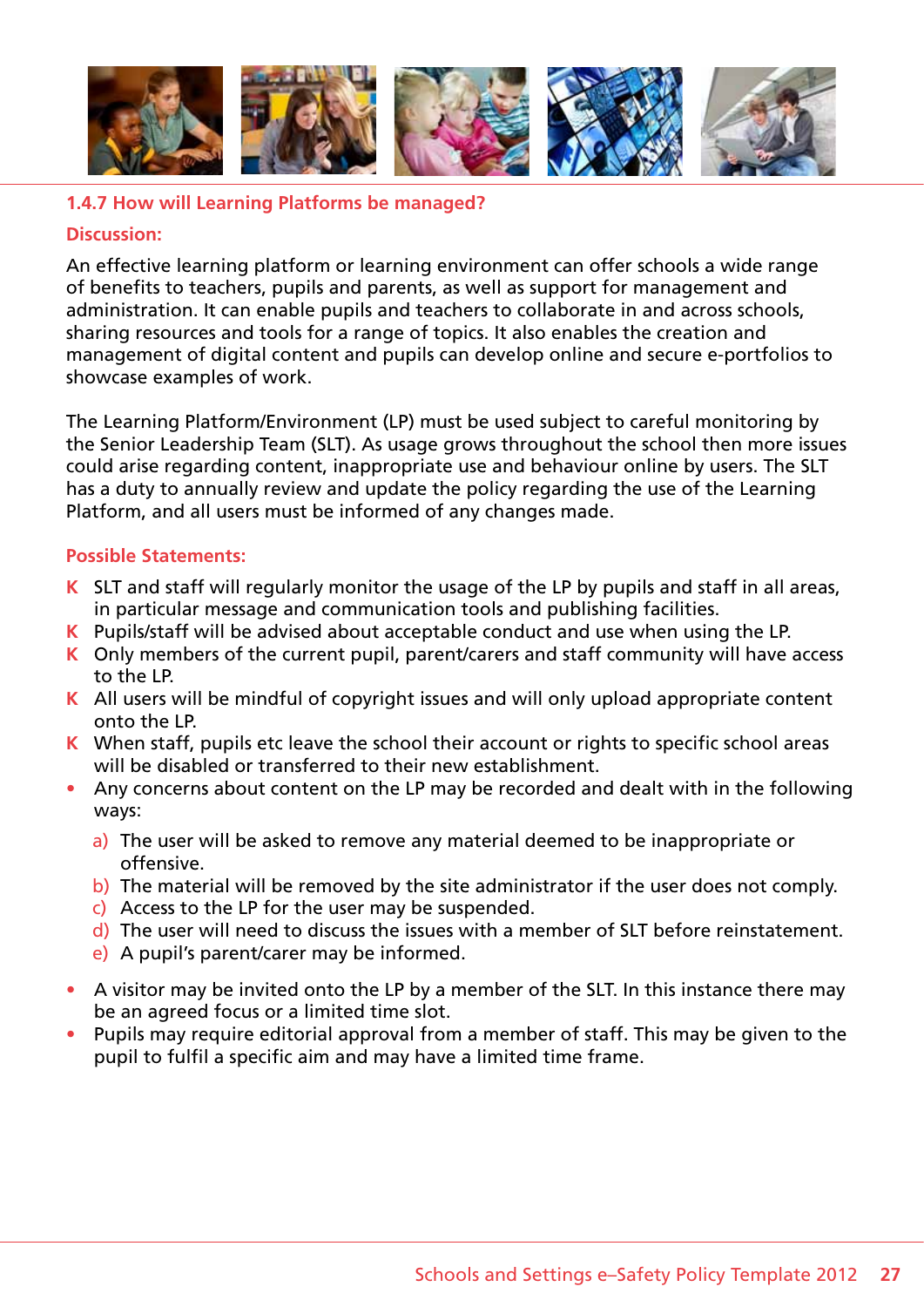

# **1.4.8 How will mobile phones and personal devices be managed? Discussion**

Mobile phones and other personal devices such as Games Consoles, Tablets, PDA , MP3 Players etc. are considered to be an everyday item in today's society and even children in early years settings may own and use personal devices to get online regularly. Mobile phones and other internet enabled personal devices can be used to communicate in a variety of ways with texting, camera phones and internet accesses all common features.

However, mobile phones can present a number of problems when not used appropriately:

- They are valuable items which may be stolen or damaged;
- Their use can render pupils or staff subject to cyberbullying;
- Internet access on phones and personal devices can allow pupils to bypass school security settings and filtering.
- They can undermine classroom discipline as they can be used on "silent" mode;
- Mobile phones with integrated cameras could lead to child protection, bullying and data protection issues with regard to inappropriate capture, use or distribution of images of pupils or staff.

A policy which prohibits pupils from taking mobile phones to school could be considered to be unreasonable and unrealistic for schools to achieve. Many parents/carers would also be concerned for health and safety reasons if their child were not allowed to carry a phone and many staff also use mobile phones to stay in touch with family.

Due to the widespread use of personal devices it is essential that schools take steps to ensure mobile phones and devices are used responsibly at school and it is essential that pupil use of mobile phones does not impede teaching, learning and good order in classrooms. Staff should be given clear boundaries on professional use.

The use of mobile phones and personal devices is a school decision, however the following points have been provided to support schools in creating effective policies.

- **K** The use of mobile phones and other personal devices by students and staff in school will be decided by the school and covered in the school Acceptable Use or Mobile Phone Policies.
- **K** The sending of abusive or inappropriate messages or content via mobile phones or personal devices is forbidden by any member of the school community and any breaches will be dealt with as part of the school discipline/behaviour policy.
- **K** School staff may confiscate a phone or device if they believe it is being used to contravene the schools behaviour or bullying policy. The phone or device might be searched by the Senior Leadership team with the consent of the pupil or parent/carer. If there is suspicion that the material on the mobile may provide evidence relating to a criminal offence the phone will be handed over to the police for further investigation.
- Mobile phones and personal devices will not be used during lessons or formal school time. They should be switched off at all times.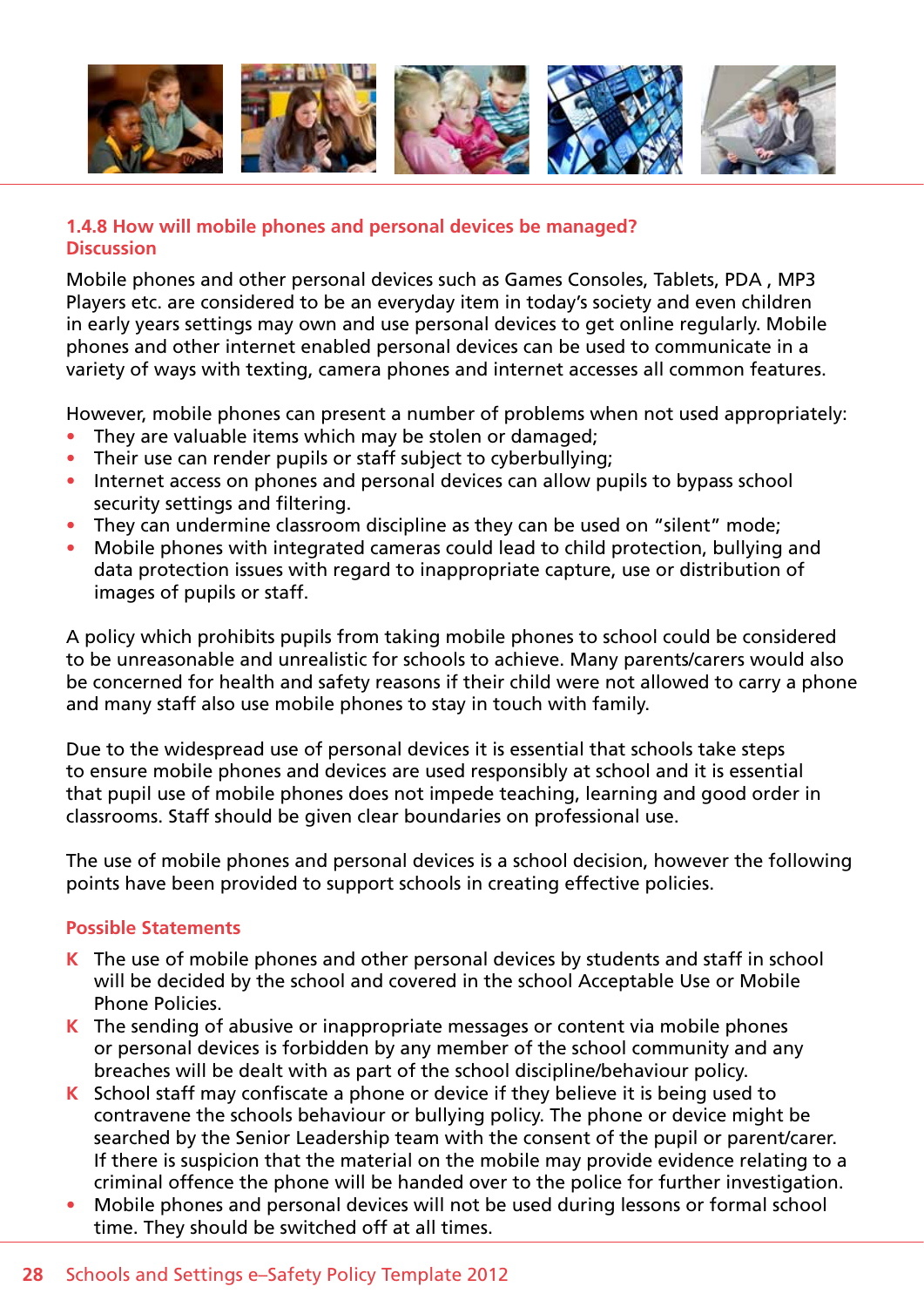

- Mobile phones will not be used during lessons or formal school time unless as part of an approved and directed curriculum based activity with consent from a member of staff.
- The Bluetooth function of a mobile phone should be switched off at all times and not be used to send images or files to other mobile phones.
- Electronic devices of all kinds that are brought in to school are the responsibility of the user. The school accepts no responsibility for the loss, theft or damage of such items. Nor will the school accept responsibility for any adverse health effects caused by any such devices either potential or actual.
- Mobile phones and personal devices are not permitted to be used in certain areas within the school site such as changing rooms, toilets and swimming pools.

# **Pupils Use of Personal Devices**

- If a pupil breaches the school policy then the phone or device will be confiscated and will be held in a secure place in the school office. Mobile phones and devices will be released to parents/carers in accordance with the school policy.
- Phones and devices must not be taken into examinations. Pupils found in possession of a mobile phone during an exam will be reported to the appropriate examining body. This may result in the student's withdrawal from either that examination or all examinations.
- If a pupil needs to contact his/her parents/carers they will be allowed to use a school phone. Parents are advised not to contact their child via their mobile phone during the school day, but to contact the school office.
- Students should protect their phone numbers by only giving them to trusted friends and family members. Students will be instructed in safe and appropriate use of mobile phones and personal devices and will be made aware of boundaries and consequences.

# **Staff Use of Personal Devices**

- Staff are not permitted to use their own personal phones or devices for contacting children, young people and their families within or outside of the setting in a professional capacity.
- Staff will be issued with a school phone where contact with pupils or parents/carers is required.
- Mobile Phone and devices will be switched off or switched to 'silent' mode. Bluetooth communication should be "hidden" or switched off and mobile phones or devices will not be used during teaching periods unless permission has been given by a member of Senior Leadership Team in emergency circumstances.
- If members of staff have an educational reason to allow children to use mobile phones or personal device as part of an educational activity then it will only take place when approved by the Senior Leadership Team.
- Staff should not use personal devices such as mobile phones or cameras to take photos or videos of pupils and will only use work-provided equipment for this purpose.
- If a member of staff breaches the school policy then disciplinary action may be taken.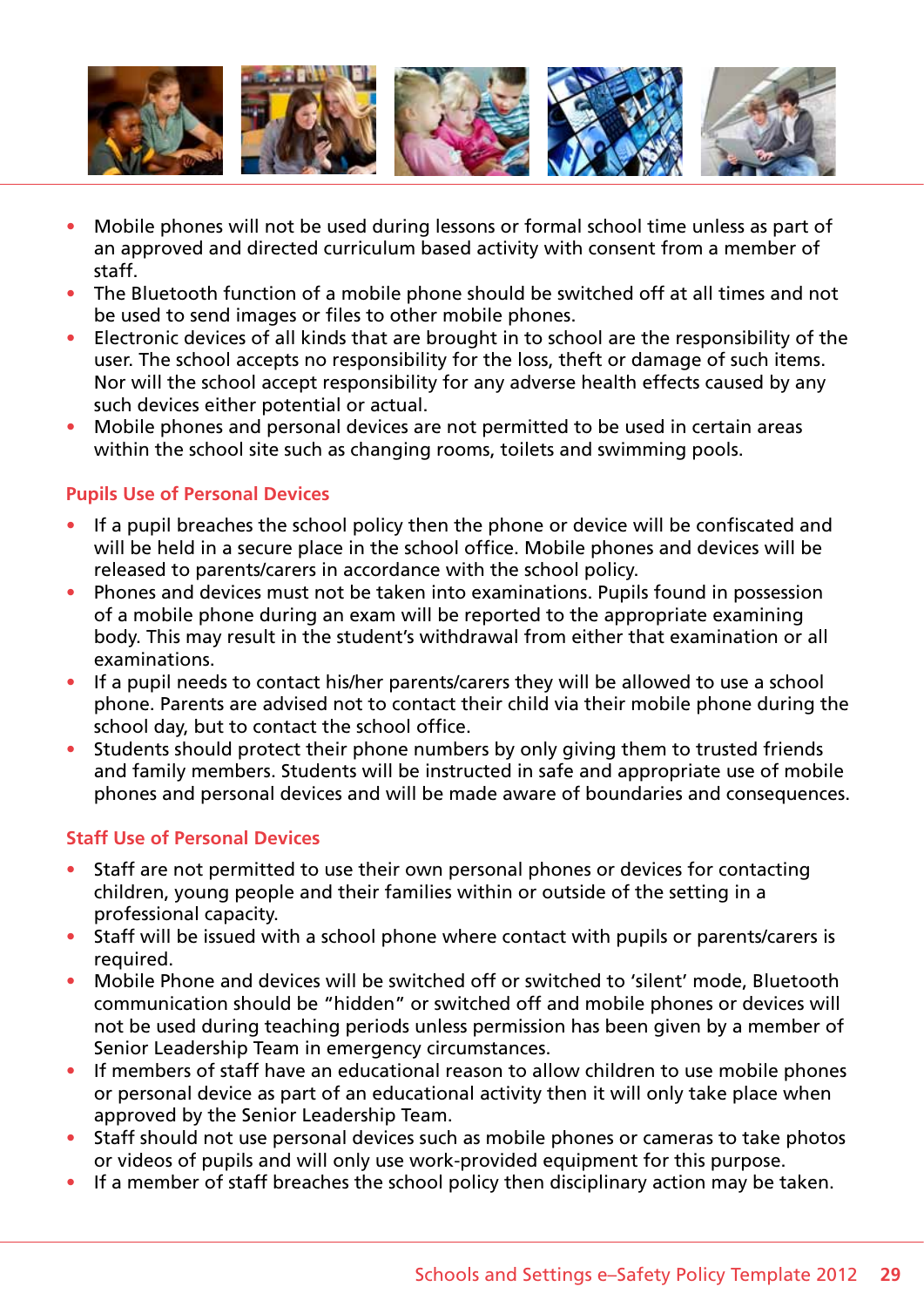

# 1.5 Communication Policy

# **1.5.1 How will the policy be introduced to pupils?**

# **Discussion:**

Many pupils are very familiar with culture of mobile and Internet use and it is wise to involve them in designing the School e–Safety Policy, possibly through a student council. As pupils' perceptions of the risks will vary; the e–Safety rules may need to be explained or discussed.

KCC has produced posters covering e–Safety rules which are available to display in every room with a computer to remind pupils of the e–Safety rules at the point of use.

The pupil and parent agreement form should include a copy of the school e–Safety rules appropriate to the age of the pupil.

Consideration must be given as to the curriculum place for teaching e–Safety. This could be as an ICT lesson activity, part of the pastoral programme or part of every subject whenever pupils are using the internet.

Useful e–Safety programmes include:

- Think U Know: www.thinkuknow.co.uk
- • Childnet: www.childnet.com
- • Kidsmart: www.kidsmart.org.uk
- Orange Education: www1.orange.co.uk/education
- Safe: www.safesocialnetworking.org

- **K** All users will be informed that network and Internet use will be monitored.
- **K** An e–Safety training programme will be established across the school to raise the awareness and importance of safe and responsible internet use amongst pupils.
- Pupil instruction regarding responsible and safe use will precede Internet access.
- An e-Safety module will be included in the PSHE, Citizenship and/or ICT programmes covering both safe school and home use.
- • e–Safety training will be part of the transition programme across the Key Stages and when moving between establishments.
- e-Safety rules or copies of the student Acceptable Use Policy will be posted in all rooms with Internet access.
- Safe and responsible use of the Internet and technology will be reinforced across the curriculum and subject areas.
- Particular attention to e-Safety education will be given where pupils are considered to be vulnerable.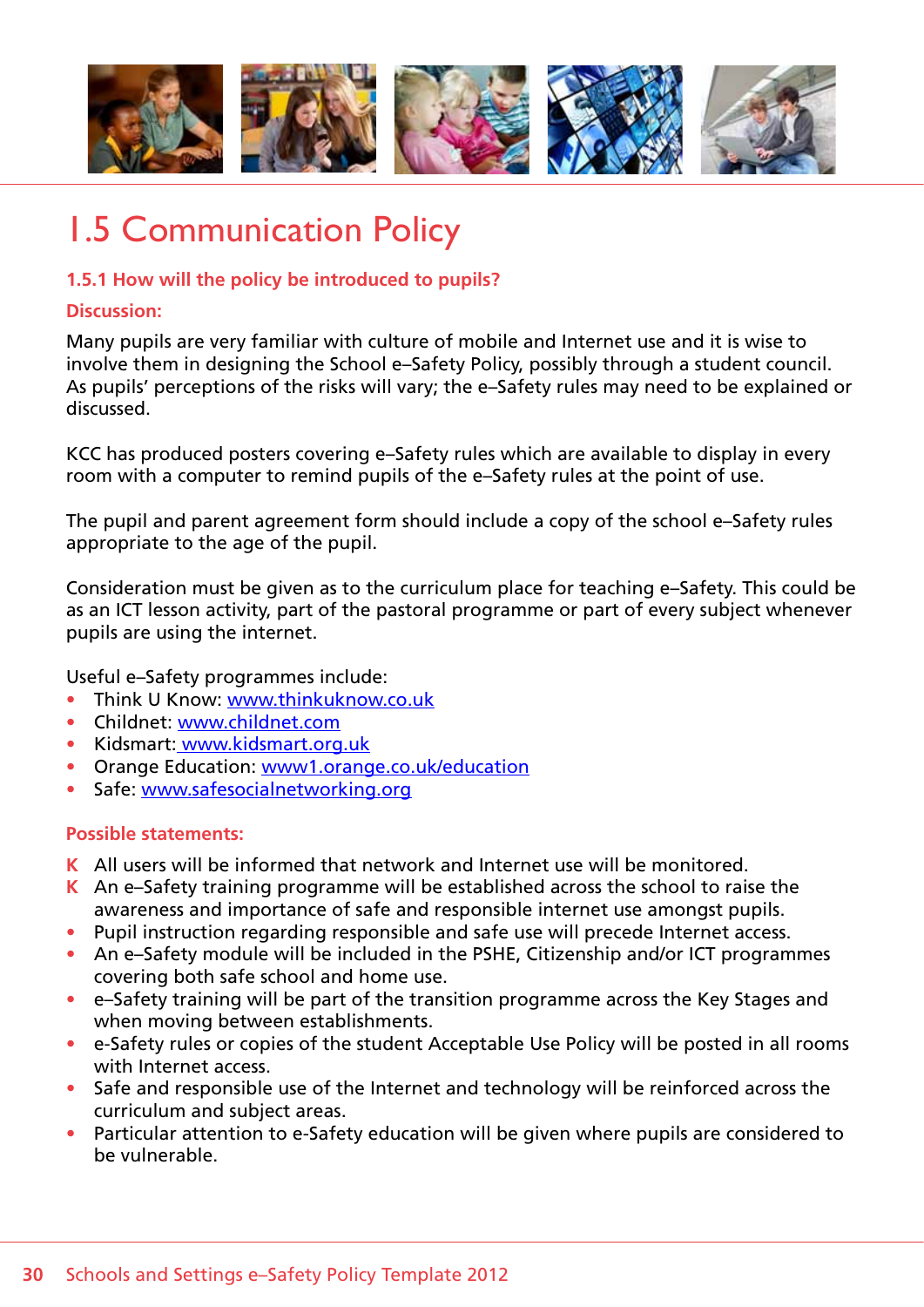

# **1.5.2 How will the policy be discussed with staff?**

### **Discussion:**

It is important that all staff feel confident to use new technologies in teaching and the School e–Safety Policy will only be effective if all staff subscribe to its values and methods. Staff should be given opportunities to discuss the issues and develop appropriate teaching strategies. It would be unreasonable, for instance, if cover or supply staff were asked to take charge of an Internet activity without preparation.

All staff must understand that the rules for information systems misuse for KCC employees are specific and that instances resulting in disciplinary procedures and dismissal have occurred. If a member of staff is concerned about any aspect of their ICT or internet use either on or off site, they should discuss this with their line manager to avoid any possible misunderstanding.

Particular consideration must be given when members of staff are provided with devices by the school which may be accessed outside of the school network. Schools must be clear about the safe and appropriate uses of their school provided equipment and have rules in place about use of the equipment by third parties. Staff must be made aware of their responsibility to maintain confidentiality of school information.

ICT use is widespread and all staff including administration, midday supervisors, caretakers, governors and volunteers should be included in awareness raising and training. Induction of new staff should include a discussion about the school e–Safety Policy.

- **K** The e–Safety Policy will be formally provided to and discussed with all members of staff.
- **K** To protect all staff and pupils, the school will implement Acceptable Use Policies.
- **K** Staff will be made aware that Internet traffic can be monitored and traced to the individual user. Discretion and professional conduct is essential.
- **K** Up-to-date and appropriate staff training in safe and responsible Internet use, both professionally and personally, will be provided for all members of staff.
- Staff who manage filtering systems or monitor ICT use will be supervised by the Senior Leadership Team and have clear procedures for reporting issues.
- The School will highlight useful online tools which staff should use with children in the classroom. These tools will vary according to the age and ability of the pupils.
- All members of staff will be made aware that their online conduct out of school could have an impact on their role and reputation within school. Civil, legal or disciplinary action could be taken if they are found to bring the profession or institution into disrepute, or if something is felt to have undermined confidence in their professional abilities.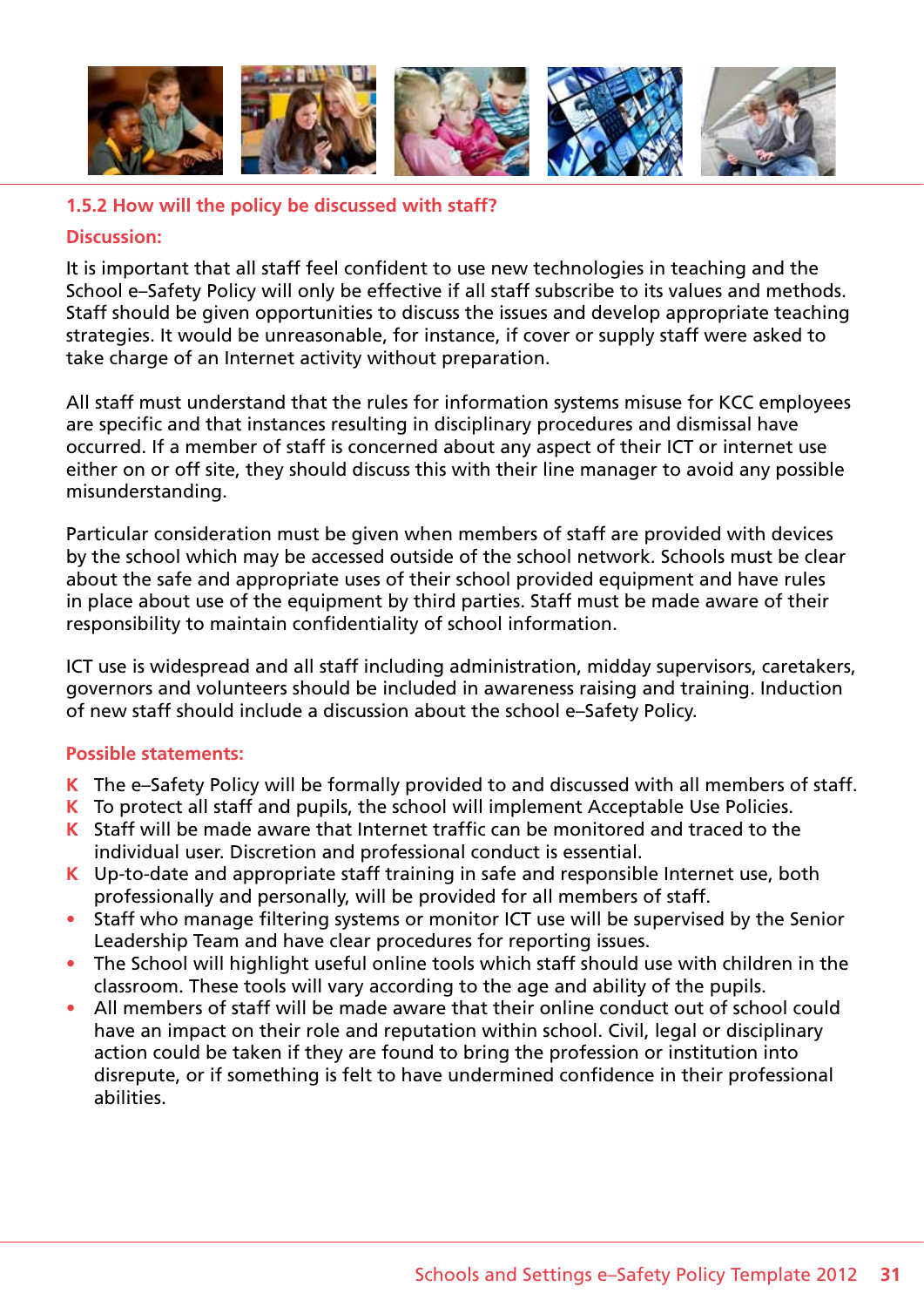

### **1.5.3 How will parents' support be enlisted?**

#### **Discussion:**

Internet use in pupils' homes is increasing rapidly, encouraged by low cost access and developments in mobile technology. Unless parents are aware of the dangers, pupils may have unrestricted and unsupervised access to the Internet in the home. The school may be able to help parents plan appropriate, supervised use of the Internet at home and educate them about the risks. Parents should also be advised to check whether their child's use elsewhere in the community is covered by an appropriate use policy. One strategy is to help parents to understand more about ICT , perhaps by running courses and parent awareness sessions (although the resource implications will need to be considered).

- **K** Parents' attention will be drawn to the school e–Safety Policy in newsletters, the school prospectus and on the school website.
- A partnership approach to e-Safety at home and at school with parents will be encouraged. This may include offering parent evenings with demonstrations and suggestions for safe home Internet use, or highlighting e–Safety at other attended events e.g. parent evenings and sports days.
- Parents will be requested to sign an e-Safety/Internet agreement as part of the Home School Agreement.
- Parents will be encouraged to read the school Acceptable Use Policy for pupils and discuss it's implications with their children.
- Information and quidance for parents on e–Safety will be made available to parents in a variety of formats.
- Advice on useful resources and websites, filtering systems and educational and leisure activities which include responsible use of the Internet will be made available to parents.
- Interested parents will be referred to organisations listed in the "e-Safety Contacts and References section".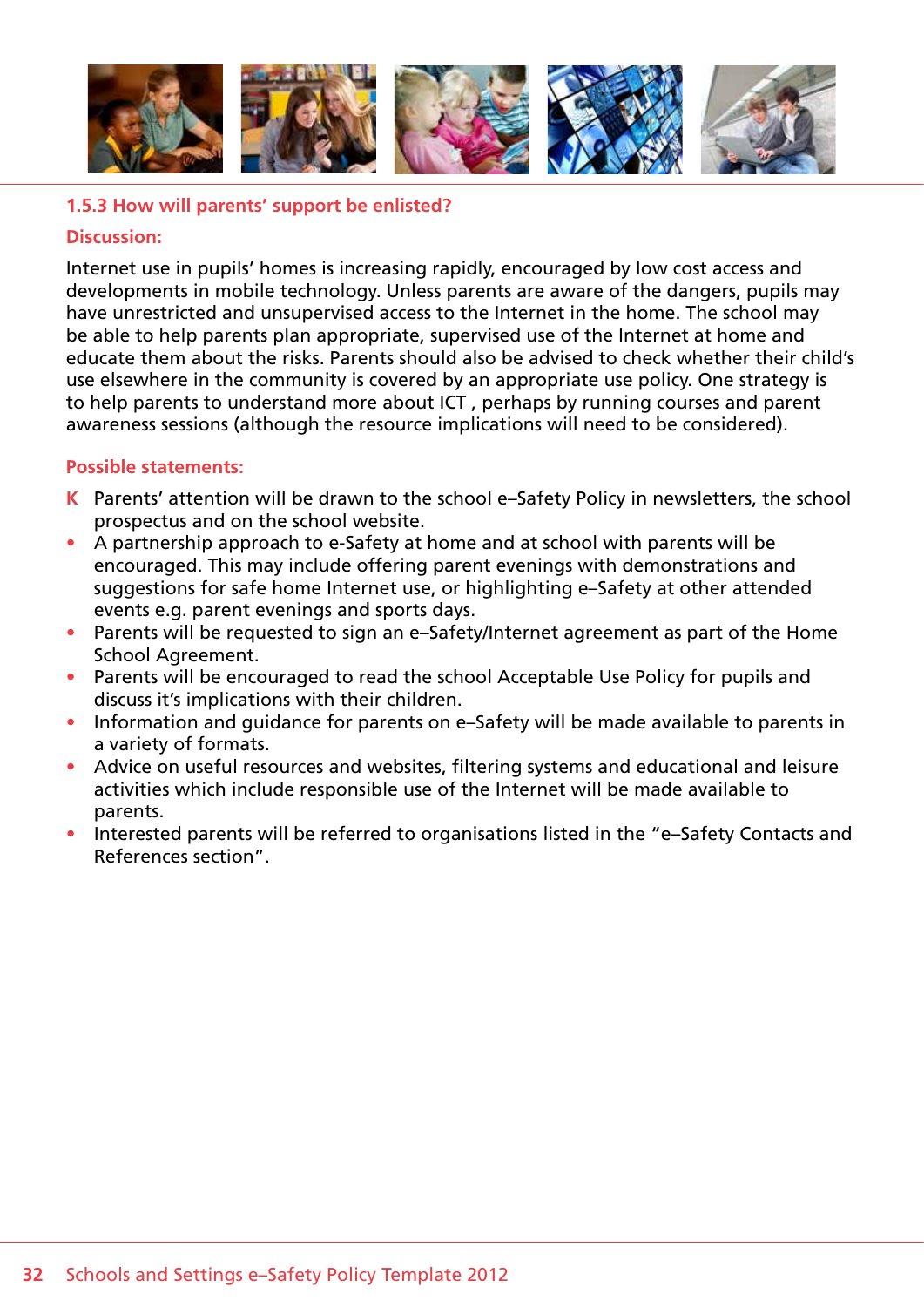# Schools e-Safety Audit

This self-audit should be completed by the member of the Senior Leadership Team (SLT) responsible for e-safety policy. Staff that could contribute to the audit include: Designated Child Protection Coordinator, SENCO, e-Safety Coordinator, Network Manager and Head Teacher.

| Has the school an e-Safety Policy that complies with Kent guidance?                                                                                 | Y/N |
|-----------------------------------------------------------------------------------------------------------------------------------------------------|-----|
| Date of latest update:                                                                                                                              |     |
| Date of future review:                                                                                                                              |     |
| The school e-safety policy was agreed by governors on:                                                                                              |     |
| The policy is available for staff to access at:                                                                                                     |     |
| The policy is available for parents/carers to access at:                                                                                            |     |
| The responsible member of the Senior Leadership Team is:                                                                                            |     |
| The governor responsible for e-Safety is:                                                                                                           |     |
| The Designated Child Protection Coordinator is:                                                                                                     |     |
| The e-Safety Coordinator is:                                                                                                                        |     |
| Were all stakeholders (e.g. pupils, staff and parents/carers) consulted with when<br>updating the school e-Safety Policy?                           | Y/N |
| Has up-to-date e-safety training been provided for all members of staff? (not just<br>teaching staff)                                               | Y/N |
| Do all members of staff sign an Acceptable Use Policy on appointment?                                                                               | Y/N |
| Are all staff made aware of the schools expectation around safe and professional<br>online behaviour?                                               | Y/N |
| Is there a clear procedure for staff, pupils and parents/carer to follow when<br>responding to or reporting an e-Safety incident of concern?        | Y/N |
| Have e-safety materials from CEOP, Childnet and UKCCIS etc. been obtained?                                                                          | Y/N |
| Is e-Safety training provided for all pupils (appropriate to age and ability and across all<br>Key Stages and curriculum areas)?                    | Y/N |
| Are e-safety rules displayed in all rooms where computers are used and expressed in a<br>form that is accessible to all pupils?                     | Y/N |
| Do parents/carers or pupils sign an Acceptable Use Policy?                                                                                          | Y/N |
| Are staff, pupils, parents/carers and visitors aware that network and Internet use is<br>closely monitored and individual usage can be traced?      | Y/N |
| Has an ICT security audit been initiated by SLT?                                                                                                    | Y/N |
| Is personal data collected, stored and used according to the principles of the Data<br><b>Protection Act?</b>                                       | Y/N |
| Is Internet access provided by an approved educational Internet service provider which<br>complies with DfE requirements (e.g. KPSN)?               | Y/N |
| Has the school filtering been designed to reflect educational objectives and been<br>approved by SLT?                                               | Y/N |
| Are members of staff with responsibility for managing filtering, network access and<br>monitoring systems adequately supervised by a member of SLT? | Y/N |
| Does the school log and record all e-Safety incidents, including any action taken?                                                                  | Y/N |
| Are the Governing Body and SLT monitoring and evaluating the school e-Safety policy<br>and ethos on a regular basis?                                | Y/N |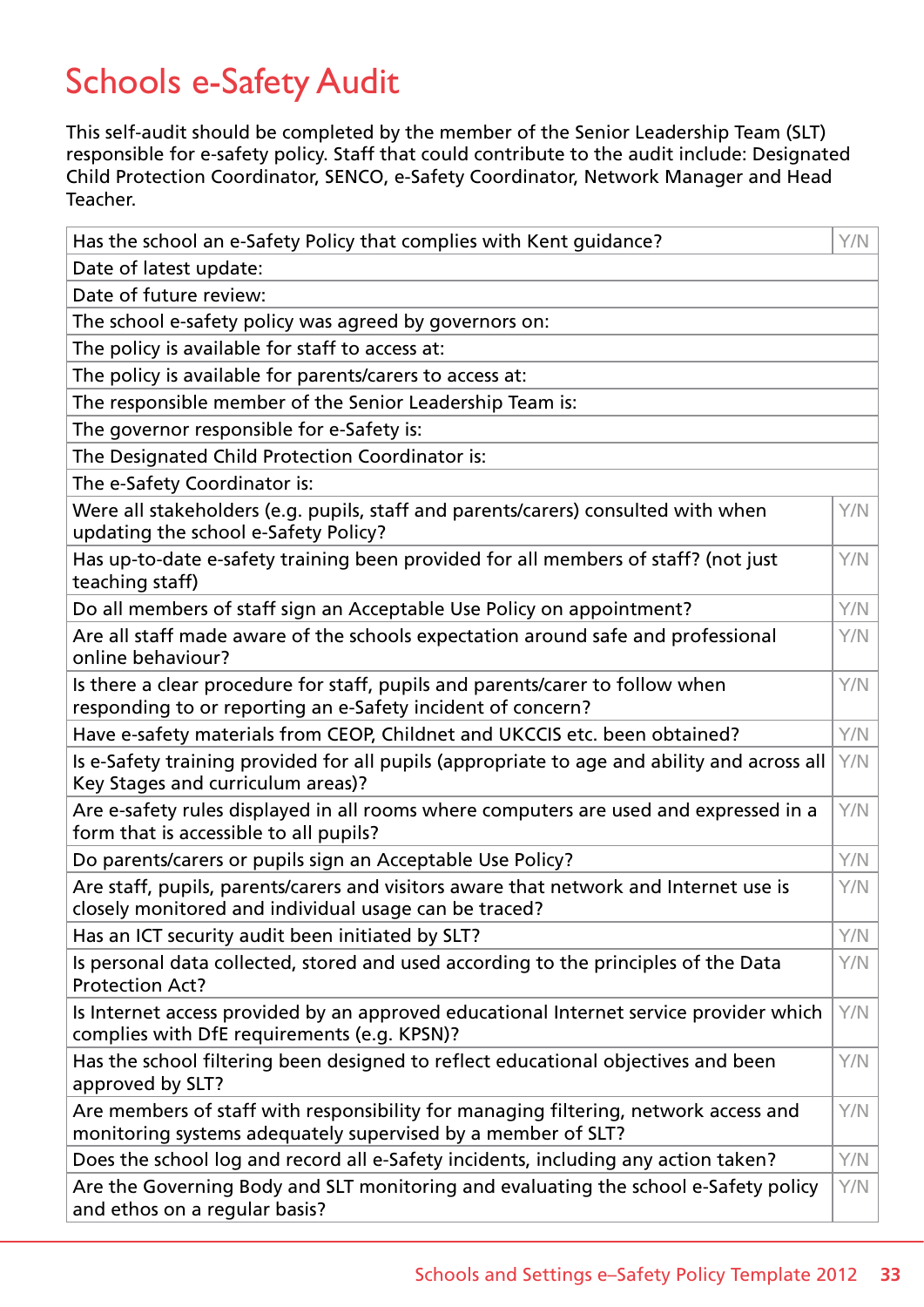

# e-Safety Contacts and References

**CEOP (Child Exploitation and Online Protection Centre)**: www.ceop.police.uk

**e–Safety Officer, Children's Safeguards Team, Families and Social Care, Kent County Council. The e-Safety Officer is Rebecca Avery email:** esafetyofficer@kent.gov.uk Tel: 01622 221469

**Childline**: www.childline.org.uk

**Childnet**: www.childnet.com

**Children's Officer for Training & Development, Children's Safeguards Team, Families and Social Care, Kent County Council. The Children's Officer for Training & Development is Mike O'Connell email:** mike.oconnell@kent.gov.uk Tel: 01622 696677

**Children's Safeguards Team**: www.kenttrustweb.org.uk?safeguards

**Click Clever Click Safe Campaign**: http://clickcleverclicksafe.direct.gov.uk

**Cybermentors**: www.cybermentors.org.uk

**Digizen**: www.digizen.org.uk

**EiS - ICT Support for Schools and ICT Security Advice**: www.eiskent.co.uk

**Internet Watch Foundation (IWF)**: www.iwf.org.uk

**Kent e–Safety in Schools Guidance**: www.kenttrustweb.org.uk?esafety (Includes a Schools Audit Tool and Notes on the Legal Framework as part of the PDF versions of this document)

**Kent Police**: In an emergency (a life is in danger or a crime in progress) dial 999. For other non-urgent enquiries contact Kent Police via 01622 690690 or contact your Safer Schools Partnership Officer. Also visit www.kent.police.uk or www.kent.police.uk/internetsafety

**Kent Public Service Network (KPSN)**: www.kpsn.net

**Kent Safeguarding Children Board (KSCB)**: www.kscb.org.uk

**Kidsmart**: www.kidsmart.org.uk

**Schools Broadband Service Desk - Help with filtering and network security**: www.eiskent.co.uk Tel: 01622 206040

**Schools e–Safety Blog**: www.kenttrustweb.org.uk?esafetyblog

**Teach Today**: http://en.teachtoday.eu

**Think U Know website**: www.thinkuknow.co.uk

**Virtual Global Taskforce — Report Abuse**: www.virtualglobaltaskforce.com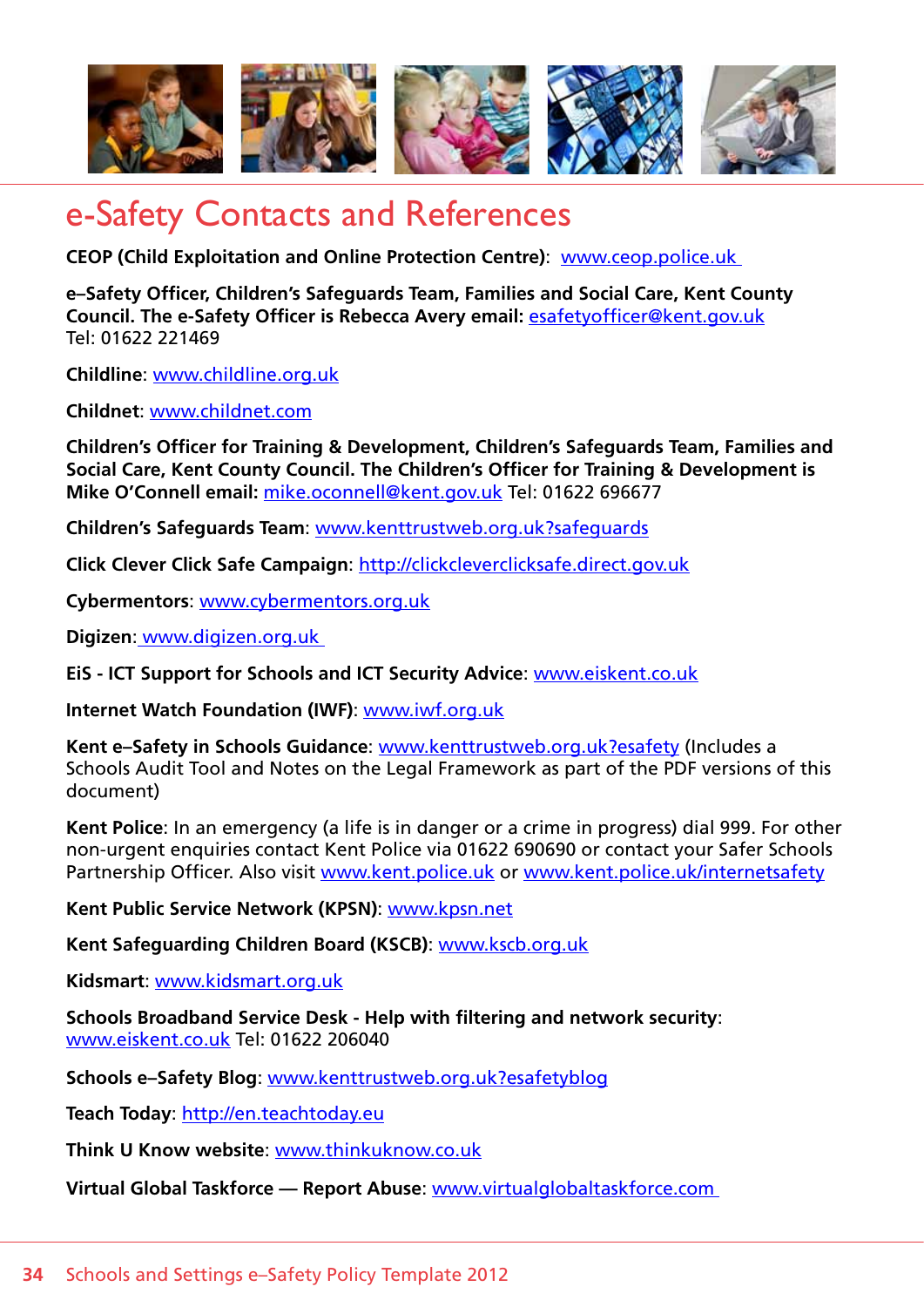

# Legal Framework

# **Notes on the legal framework**

This section is designed to inform users of potential legal issues relevant to the use of electronic communications. It is not professional advice and schools should always consult with their Local Area Children's Officer from the Children's Safeguard Team or Safer Schools Partnership Officer from Kent Police if they are concerned that an offence may have been committed.

Many young people and indeed some staff use the Internet regularly without being aware that some of the activities they take part in are potentially illegal. Please note that the law around this area is constantly updating due to the rapidly changing nature of the internet.

# **Racial and Religious Hatred Act 2006**

This Act makes it a criminal offence to threaten people because of their faith, or to stir up religious hatred by displaying, publishing or distributing written material which is threatening. Other laws already protect people from threats based on their race, nationality or ethnic background.

# **Criminal Justice Act 2003**

Section 146 of the Criminal Justice Act 2003 came into effect in April 2005, empowering courts to impose tougher sentences for offences motivated or aggravated by the victim's sexual orientation in England and Wales.

# **Sexual Offences Act 2003**

It is an offence to take, permit to be taken, make, possess, show, distribute or advertise indecent images of children in the United Kingdom. A child for these purposes is anyone under the age of 18. Viewing an indecent image of a child on your computer means that you have made a digital image. An image of a child also covers pseudo-photographs (digitally collated or otherwise). This can include images taken by and distributed by the child themselves (often referred to as "Sexting"). A person convicted of such an offence may face up to 10 years in prison.

The offence of grooming is committed if you are over 18 and have communicated with a child under 16 at least twice (including by phone or using the Internet) it is an offence to meet them or travel to meet them anywhere in the world with the intention of committing a sexual offence.

Causing a child under 16 to watch a sexual act is illegal, including looking at images such as videos, photos or webcams, for your own gratification.

It is also an offence for a person in a position of trust to engage in sexual activity with any person under 18, with whom they are in a position of trust. (Typically, teachers, social workers, health professionals, connexions staff etc fall in this category of trust).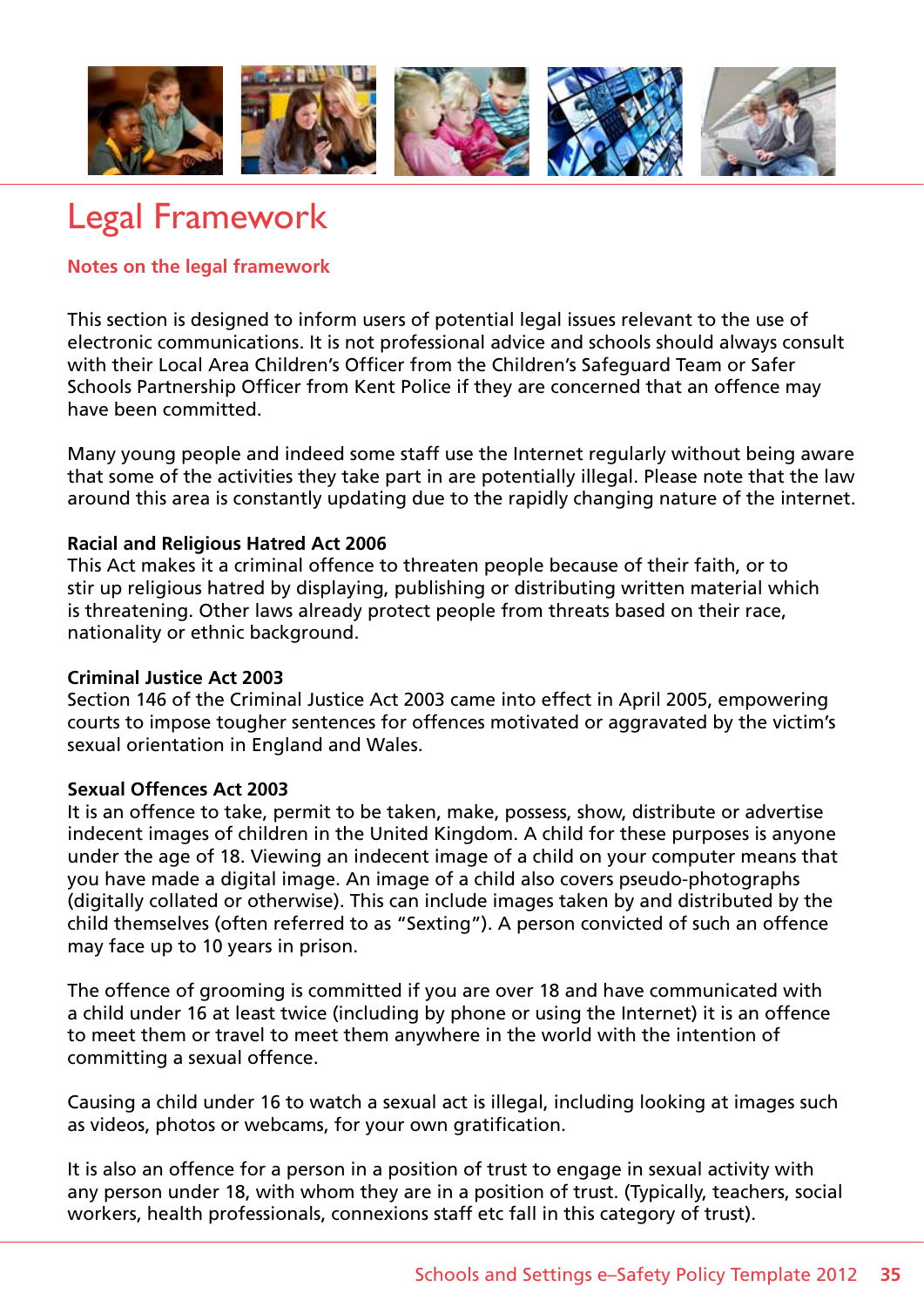

Any sexual intercourse with a child under the age of 13 commits the offence of rape.

N.B. Schools should have a copy of "Children & Families: Safer from Sexual Crime" document as part of their child protection packs.

# **Communications Act 2003 (section 127)**

Sending by means of the Internet a message or other matter that is grossly offensive or of an indecent, obscene or menacing character; or sending a false message by means of or persistently making use of the Internet for the purpose of causing annoyance, inconvenience or needless anxiety is guilty of an offence liable, on conviction, to imprisonment. This wording is important because an offence is complete as soon as the message has been sent: there is no need to prove any intent or purpose.

# **Data Protection Act 1998**

The Act requires anyone who handles personal information to notify the Information Commissioner's Office of the type of processing it administers, and must comply with important data protection principles when treating personal data relating to any living individual. The Act also grants individuals rights of access to their personal data, compensation and prevention of processing.

# **The Computer Misuse Act 1990 (sections 1 - 3)**

Regardless of an individual's motivation, the Act makes it a criminal offence to:

- gain access to computer files or software without permission (for example using someone else's password to access files);
- gain unauthorised access, as above, in order to commit a further criminal act (such as fraud); or
- impair the operation of a computer or program (for example caused by viruses or denial of service attacks).

UK citizens or residents may be extradited to another country if they are suspected of committing any of the above offences.

# **Malicious Communications Act 1988 (section 1)**

This legislation makes it a criminal offence to send an electronic message (email) that conveys indecent, grossly offensive, threatening material or information that is false; or is of an indecent or grossly offensive nature if the purpose was to cause a recipient to suffer distress or anxiety.

# **Copyright, Design and Patents Act 1988**

Copyright is the right to prevent others from copying or using his or her "work" without permission. The material to which copyright may attach (known in the business as "work") must be the author's own creation and the result of some skill and judgement. It comes about when an individual expresses an idea in a tangible form. Works such as text, music, sound, film and programs all qualify for copyright protection. The author of the work is usually the copyright owner, but if it was created during the course of employment it belongs to the employer.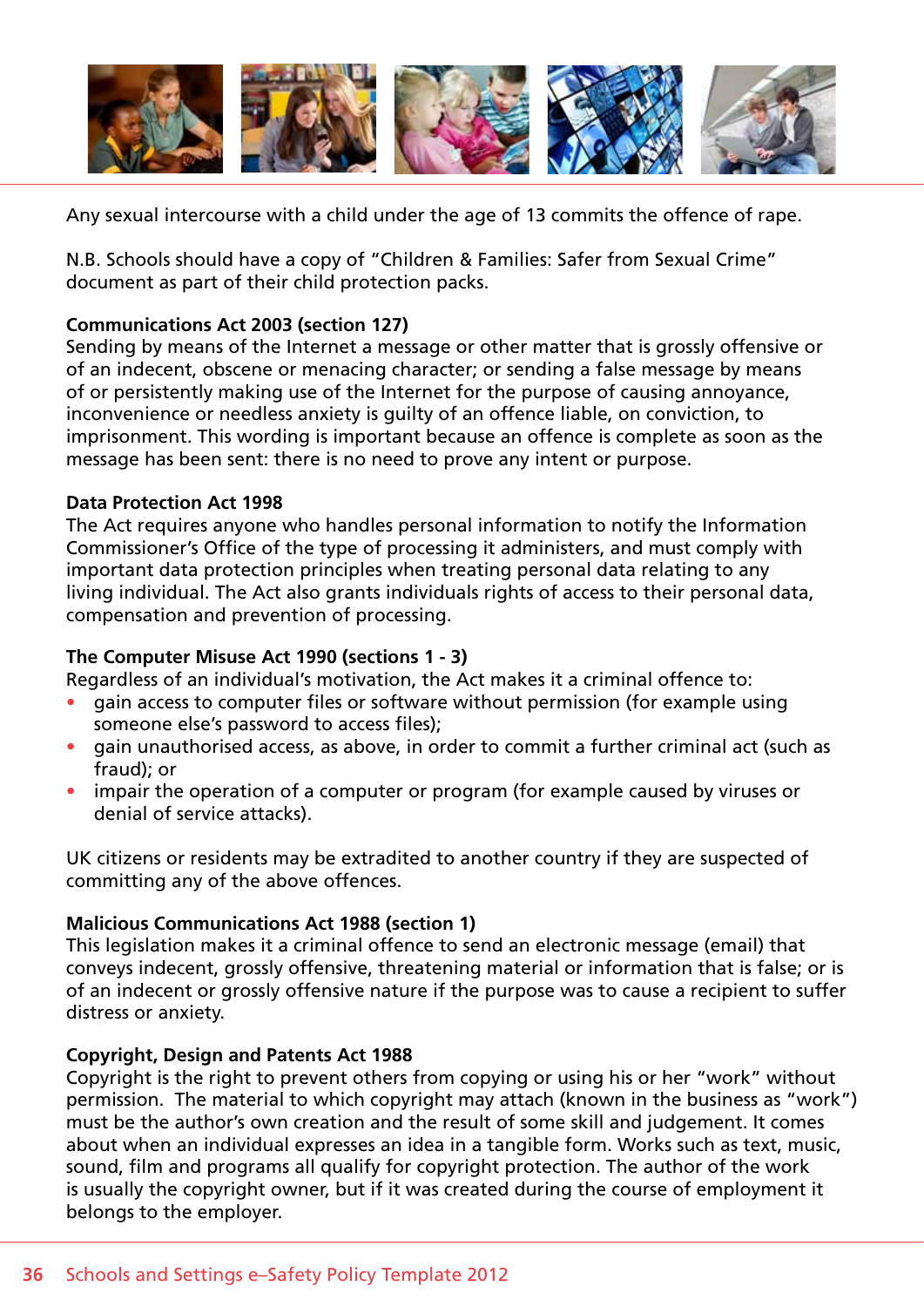

It is an infringement of copyright to copy all or a substantial part of anyone's work without obtaining the author's permission. Usually a licence associated with the work will allow a user to copy or use it for limited purposes. It is advisable always to read the terms of a licence before you copy or use someone else's material.

It is also illegal to adapt or use software without a licence or in ways prohibited by the terms of the software licence.

# **Public Order Act 1986 (sections 17 — 29)**

This Act makes it a criminal offence to stir up racial hatred by displaying, publishing or distributing written material which is threatening. Like the Racial and Religious Hatred Act 2006 it also makes the possession of inflammatory material with a view of releasing it a criminal offence.

#### **Obscene Publications Act 1959 and 1964**

Publishing an "obscene" article is a criminal offence. Publishing includes electronic transmission.

#### **Protection from Harassment Act 1997**

A person must not pursue a course of conduct, which amounts to harassment of another, and which he knows or ought to know amounts to harassment of the other. A person whose course of conduct causes another to fear, on at least two occasions, that violence will be used against him is guilty of an offence if he knows or ought to know that his course of conduct will cause the other so to fear on each of those occasions.

# **Regulation of Investigatory Powers Act 2000**

The Regulation of Investigatory Powers Act 2000 (RIP) regulates the interception of communications and makes it an offence to intercept or monitor communications without the consent of the parties involved in the communication. The RIP was enacted to comply with the Human Rights Act 1998.

The Telecommunications (Lawful Business Practice) (Interception of Communications) Regulations 2000, however, permit a degree of monitoring and record keeping, for example, to ensure communications are relevant to school activity or to investigate or detect unauthorised use of the network. Nevertheless, any monitoring is subject to informed consent, which means steps must have been taken to ensure that everyone who may use the system is informed that communications may be monitored.

Covert monitoring without informing users that surveillance is taking place risks breaching data protection and privacy legislation.

# **Criminal Justice and Immigration Act 2008**

Section 63 offence to possess "extreme pornographic image"

63 (6) must be "grossly offensive, disgusting or otherwise obscene"

63 (7) this includes images of "threats to a person life or injury to anus, breasts or genitals, sexual acts with a corpse or animal whether alive or dead" must also be "explicit and realistic". Penalties can be up to 3 years imprisonment.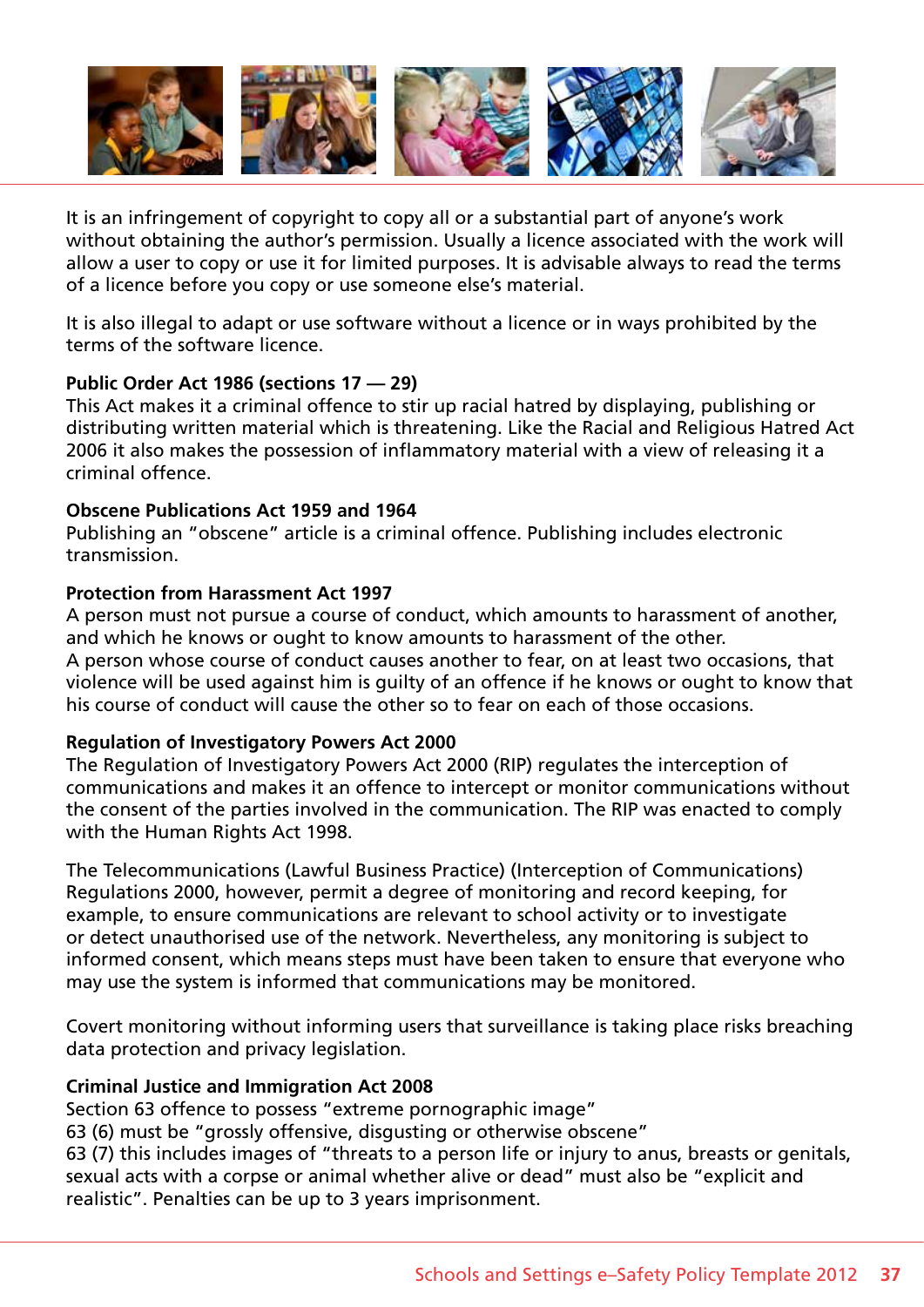

### **Education and Inspections Act 2006**

Education and Inspections Act 2006 outlines legal powers for schools which relate to Cyberbullying/Bullying:

- Headteachers have the power "to such an extent as is reasonable" to regulate the conduct of pupils off site.
- School staff are able to confiscate items such as mobile phones etc when they are being used to cause a disturbance in class or otherwise contravene the school behaviour/antibullying policy.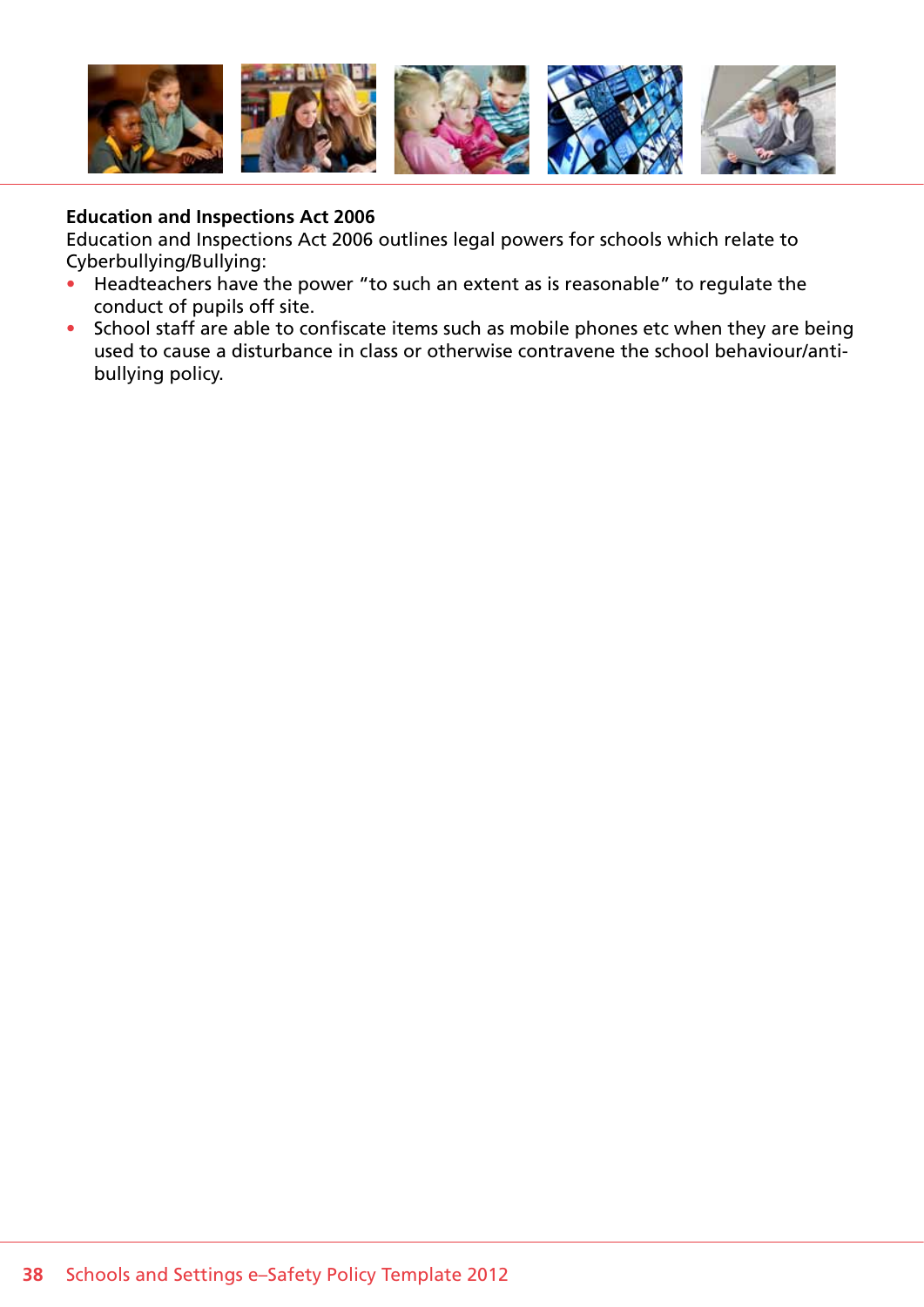

# Acknowledgements

**This edition has been the work of:**

Rebecca Avery, KCC; Peter Banbury, KCC, Janet Davis, KCC; KCC; Rachel Keen, SENICT; Steve Moores, Maidstone Grammar; Mike O'Connell, CFE Child Protection; Adam Page, EiS; Godfrey Pain, Kent Police; Lindsey Prestage, Libraries, Tracey Tee, Petham Primary; Carol Webb, Invicta Grammar. The Eight previous editions involved a very wide group of people including Kent teachers and officers, SEGfL (South East Grid for Learning), NAACE and the British Computer Society Expert Schools Panel.

John Allen, KCC; Steve Bacon, NAACE; Mandy Barrow, Heidi Barton, KCC; Clive Bonner, EiS; Martin Carter, SEGfL; Ian Coulson, KCC; Sandra Crapper, Consultant; Alan Day, KCC Kevin Figg, Westlands; Maureen Gillham, Weald of Kent Grammar; Michael Headley, EiS; Greg Hill, SEGfL; Andrew Lamb, Whitfield Primary; Paul Newton, Kent NGfL; Richard Packham, EiS; Ian Price, Child Protection; Sandra Patrick, Kent NGfL; Tom Phillips, KCC; Graham Read, Simon Langton Girls Grammar; Martin Smith, Highsted Grammar; Chris Shaw, EiS; Linda Shaw, Kent NGfL; Chris Smith, Hong Kong; John Smith, Wakefield LEA; Helen Smith, KCC; Laurie Thomas, Kent; Clare Usher, Hugh Christie; Gita Vyas, Northfleet School for Girls; Ted Wilcox, Borden Grammar. Roger Blamire, BECTA; Stephanie Brivio, Libraries; Les Craggs, KAS; Alastair Fielden, Valence School; John Fulton, Hartsdown; Keith Gillett, Seal Primary; Doreen Hunter, Deanwood Primary Technology School; Steve Murphy, Drapers Mills Primary; Judy Revell, ICT; Chris Ridgeway, Invicta Grammar; Nick Roberts, Sussex LEA; Graham Stabbs, St Margarets at Cliffe Primary; Sharon Sperling, Libraries; Brian Tayler, ICT; Marc Turner, EIS; Joanna Wainwright, KCC; Richard Ward, KCC; Theresa Warford, Libraries; Pam Wemban, Riverview Junior School; Ian Whyte, Plaxtol Primary; Chris Woodley, KCC; Rebecca Wright, KCC; Heather Pettitt, SEGfL; Ian White, SWGfL; Greg Hill, SEGfL.